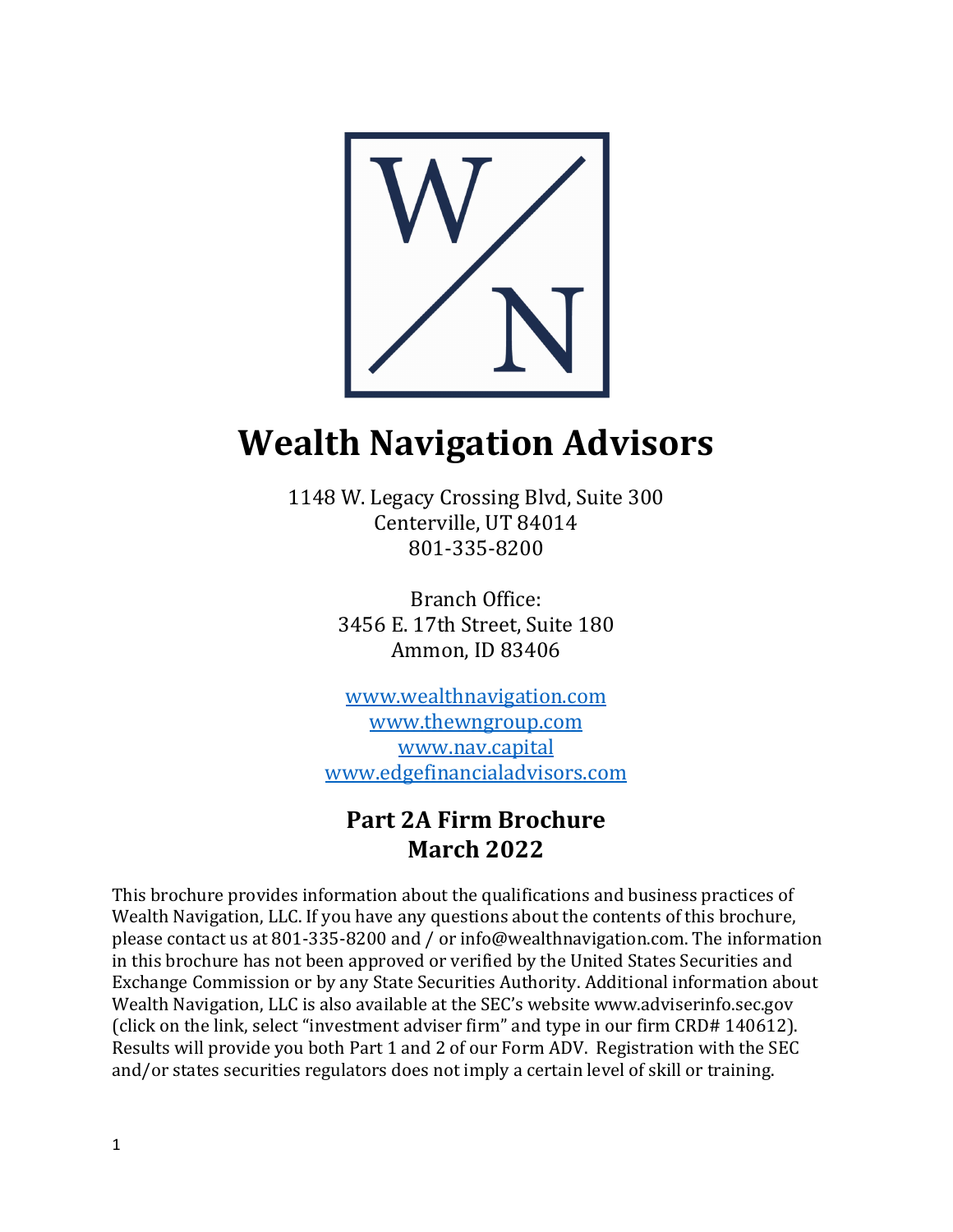# <span id="page-1-0"></span>**Item 2 – Material Changes**

Material changes have occurred since our last filing in March of 2021. They are listed below:

The firm is also operating under the DBA Oak Lane Advisors

In addition, WN has a Sub-Advisory relationship with Betterment for Advisors. Betterment for Advisors is a digital wealth management platform generally serving independent investment advisory firms. Betterment LLC ("Betterment"), a registered investment advisor, serves as sub-advisor to WN clients ("Clients"). MTG LLC, dba Betterment Securities ("Betterment Securities"), a registered broker-dealer and member of FINRA and the SIPC, serves as broker-dealer and custodian.

| <b>ASSETS UNDER MANAGEMENT</b>           | <b>ANNUAL FEE</b> |
|------------------------------------------|-------------------|
| Assets under \$500,000                   | 1.20%             |
| Assets between \$500,000 - \$1,000,000   | 1.18%             |
| Assets between \$1,000,000 - \$2,000,000 | 1.16%             |
| Assets in excess of \$2,000,000          | 1.12%             |

Betterment Asset Management Fee Schedule

Betterment charges WN Clients an asset-based wrap fee on amounts invested via the Betterment for Advisors platform that is tiered based on the aggregate balance of all of your firm's client accounts at Betterment (not including funds held in Betterment Everyday Cash Reserve). WN's fee is 1.0% and Betterment's wrap fee ranges from 0.12% to 0.20% of account balances. The asset-based wrap fee is charged quarterly in arrears. The services included for the wrap fee include all of the services provided by Betterment and Betterment Securities through the Betterment for Advisors platform, including advisory services, custody of assets, execution and clearing of transactions, and account reporting. Betterment collects wrap fees directly from Clients pursuant to the terms of the subadvisory agreement between Betterment and WN. Clients utilizing the Betterment for Advisors platform may pay a higher aggregate fee than if the advisory, custodial, trade execution, and other services were purchased separately. Advisors with clients on this pricing structure typically also pay a fixed monthly fee to Betterment. Additional information regarding Betterment's fees and compensation is described in Betterment's Form ADV Part 2A.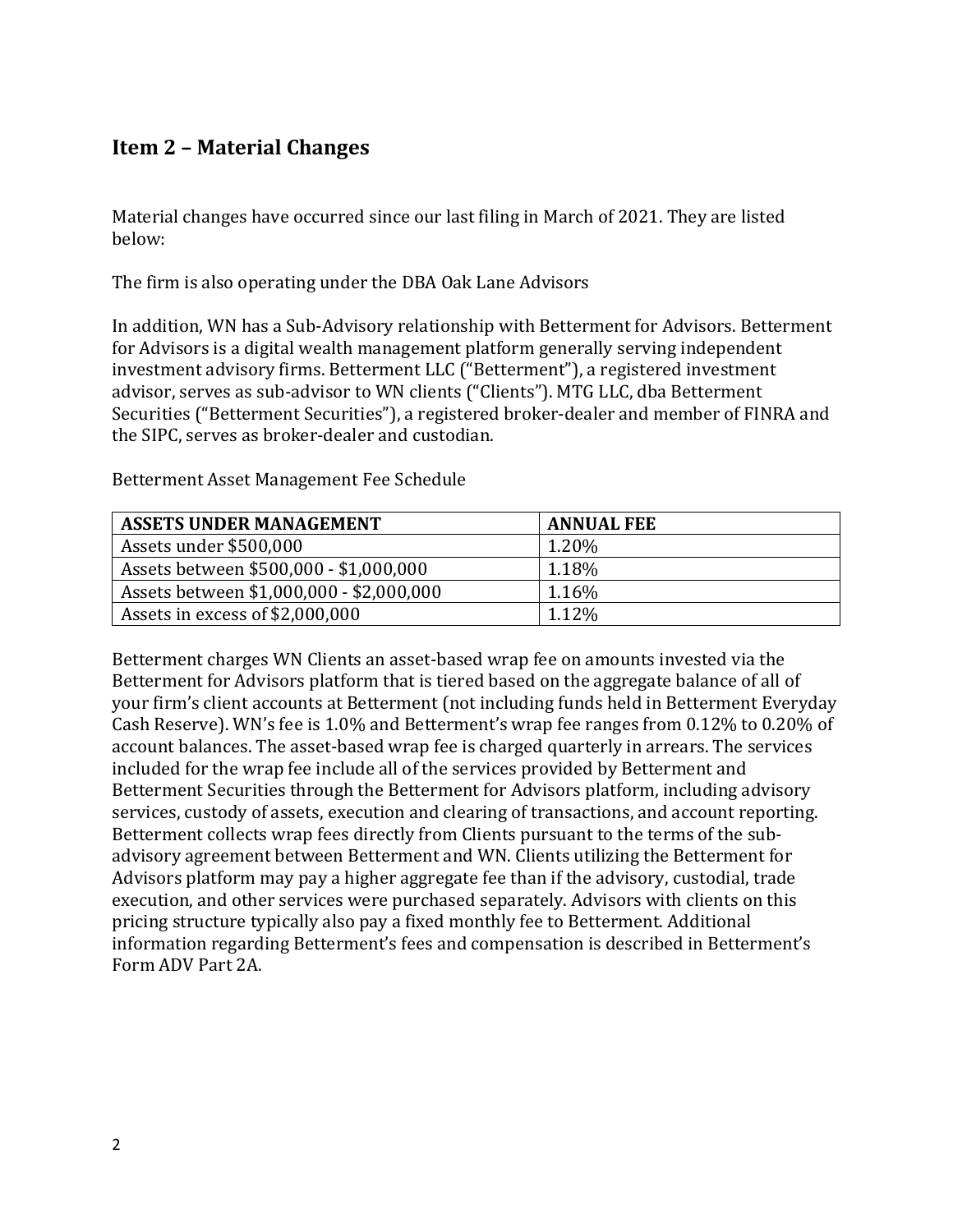# <span id="page-2-0"></span>**Item 3 - Table of Contents**

| Item 8 - Methods of Analysis, Investment Strategies and Risk of Loss Analysis  11 |  |
|-----------------------------------------------------------------------------------|--|
|                                                                                   |  |
|                                                                                   |  |
|                                                                                   |  |
|                                                                                   |  |
|                                                                                   |  |
|                                                                                   |  |
|                                                                                   |  |
|                                                                                   |  |
|                                                                                   |  |
|                                                                                   |  |
|                                                                                   |  |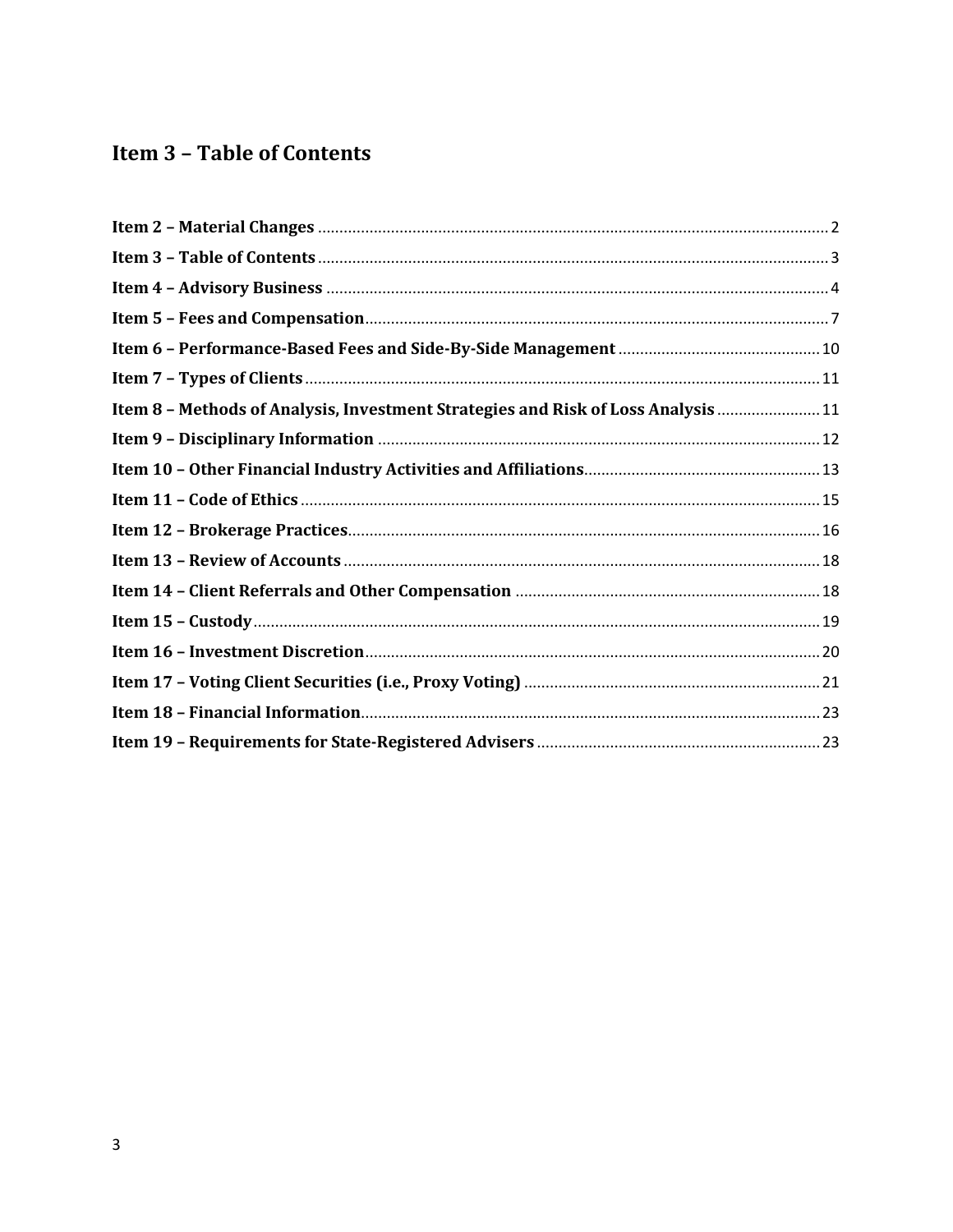# <span id="page-3-0"></span>**Item 4 – Advisory Business**

Wealth Navigation, LLC (WN) has been in operation since 2007 and is wholly owned by WN Holdings, LLC. WN Holdings, LLC is owned by Axis Family Holdings, LLC.

Wealth Navigation, LLC also does business under the name Wealth Navigation Advisors, The WN Group, and Oak Lane Advisors. Certain Investment Advisor Representatives of WN may have their own legal business entities and business names as part of RIA co-brand; however, investment advisory services of the representatives are provided through WN. See Item 10 for a list of those arrangements and business entities.

WN provides both asset management services and fee-based planning services. The asset management services we provide are for discretionary accounts. The investment recommendations made for these accounts include the following steps:

1) Comprehensive Evaluation of Investment Objectives

WN will meet with each client for an initial review to determine investment objectives, risk tolerance and other relevant information at the beginning of the advisory relationship. The client is provided with an Investment Advisory Agreement (IAA) which includes the fee structure, privacy policy and form CRS. Under this authority, WN has authority to purchase and sell securities for the client's account, arrange for delivery and payment in connection with security transactions, and act on behalf of a client in all matters necessary or incidental to the purchase and sale of securities in the client's account. Unless specifically directed otherwise in writing by a client, WN is authorized to receive and vote proxies on issues held in each account and receive annual reports.

2) Appropriate Asset Allocation Recommendation

WN will recommend an asset allocation according to the client's risk tolerance, investment objectives and various other factors as explained below in the Asset Management Services section. WN will use its best judgment and good faith efforts in rendering this service to its clients. WN cannot warrant or guarantee any particular level of account performance, or that account will be profitable over time. Not every investment decision or recommendation made by WN will be profitable. Client assumes all market risk involved in the investment of the account assets under the terms of the IAA. Except as may otherwise be provided by law, WN will not be liable to the Client for:

- a) Loss that Client may suffer by reason of any investment decision made or other action taken or omitted in good faith by WN with that degree of care, skill, prudence and diligence under the circumstances that a prudent person acting in a fiduciary capacity would use
- b) Loss arising from WN's adherence to Client's instructions
- c) Any act or failure to act by a custodian of Client's account, except as may be required by law. Federal securities laws impose liabilities under certain circumstances on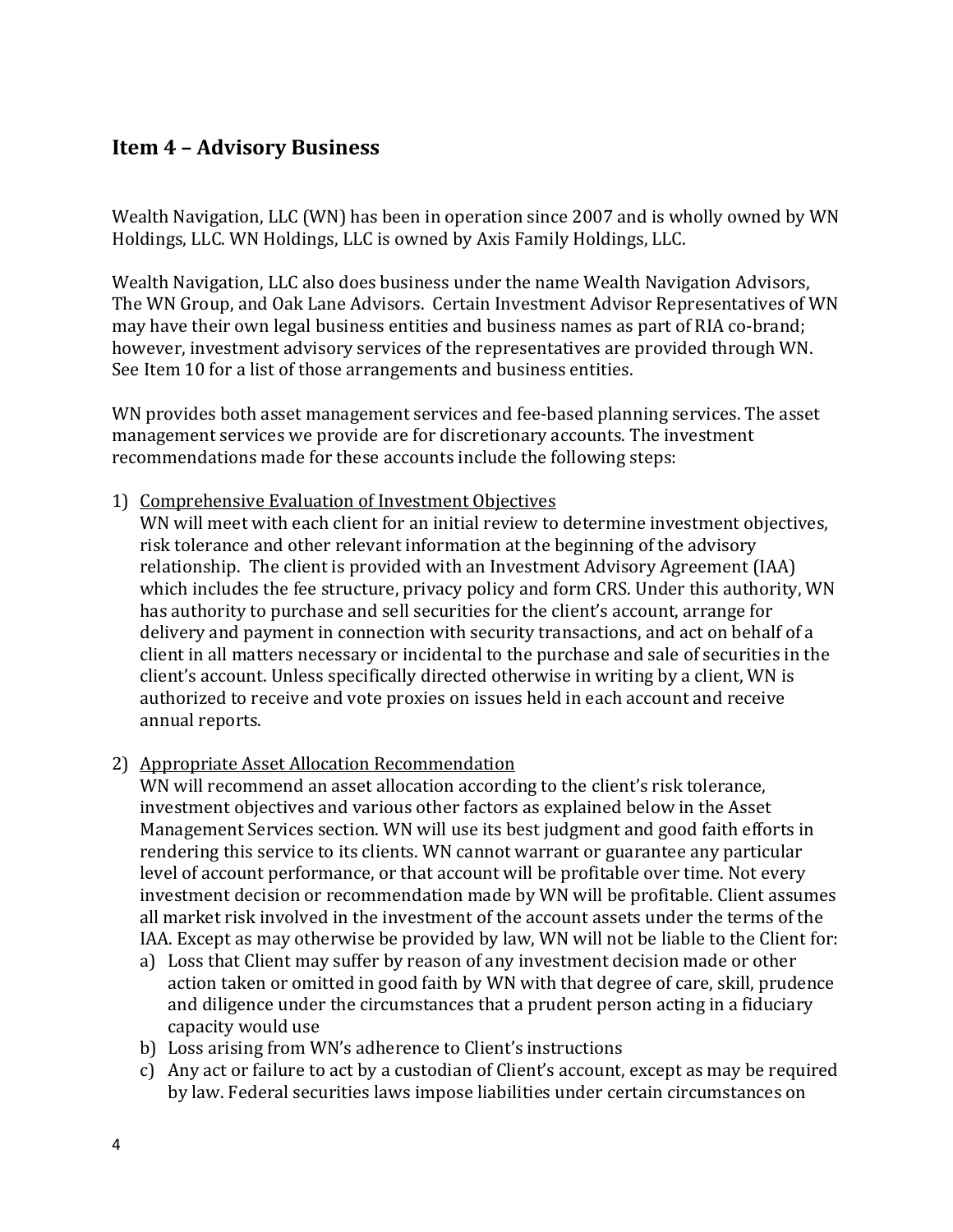persons who act in good faith and therefore, nothing herein shall in any way constitute a waiver or limitation of any rights, which Client may have under any federal securities laws.

As of December 2021, the total discretionary assets under management were \$254,345,862 and non-discretionary assets were \$11,397,101.

#### **Services Offered**

#### Asset Management Services

WN offers various Asset Management services as part of its investment management program. Asset Management service begins with meetings between Advisor and Client to review long-term goals and objectives. These meetings include discussions on Client's current financial situation, goals for investment assets, risk tolerance, time horizon, liquidity needs and so forth. WN will use information provided by the client to identify an appropriate strategy. WN will then create a portfolio using a mix of investments that can include investments such as stocks, bonds, mutual funds (stock funds, bond funds and other asset classes), exchange-traded funds ("ETFs"), alternative investments, and other securities. WN will also consider client requested investment considerations (e.g., not buy certain positions based on a client's preference). Once the portfolio is created, WN will monitor the portfolio and adjust the portfolio as necessary. Reallocating and rebalancing in the portfolio may be required by changes in market conditions or as deemed necessary to meet the client's needs and objectives.

WN retains the right to use discretion in the purchase and sale of investment items such as but not limited to stocks, bonds, mutual funds, exchange-traded funds ("ETFs"), alternative investments, variable annuity sub-accounts and other securities as part of its Asset Management Services. In addition to standard brokerage confirmations and statements sent by the custodian, clients can be provided with reports or portfolio evaluations as well as information detailing the performance of the investments held in the portfolio.

#### Sub-Advisor Services

In addition, WN has a Sub-Advisory relationship with Betterment for Advisors. Betterment for Advisors is a digital wealth management platform generally serving independent investment advisory firms. Betterment LLC ("Betterment"), a registered investment advisor, serves as sub-advisor to WN clients ("Clients"). MTG LLC, dba Betterment Securities ("Betterment Securities"), a registered broker-dealer and member of FINRA and the SIPC, serves as broker-dealer and custodian.

For accounts held at Charles Schwab and Company, Inc., Interactive Brokers LLC., Millennium Trust Company, American Funds and at times, held directly with the issuer of an alternative investment. All brokerage commissions, custodial fees and service charges, stock transfer fees, and other similar charges incurred in connection with transactions for a client's account will be paid out of the assets in a client's account or billed separately to the client (by the custodian) and is in addition to the investment management fees paid to WN,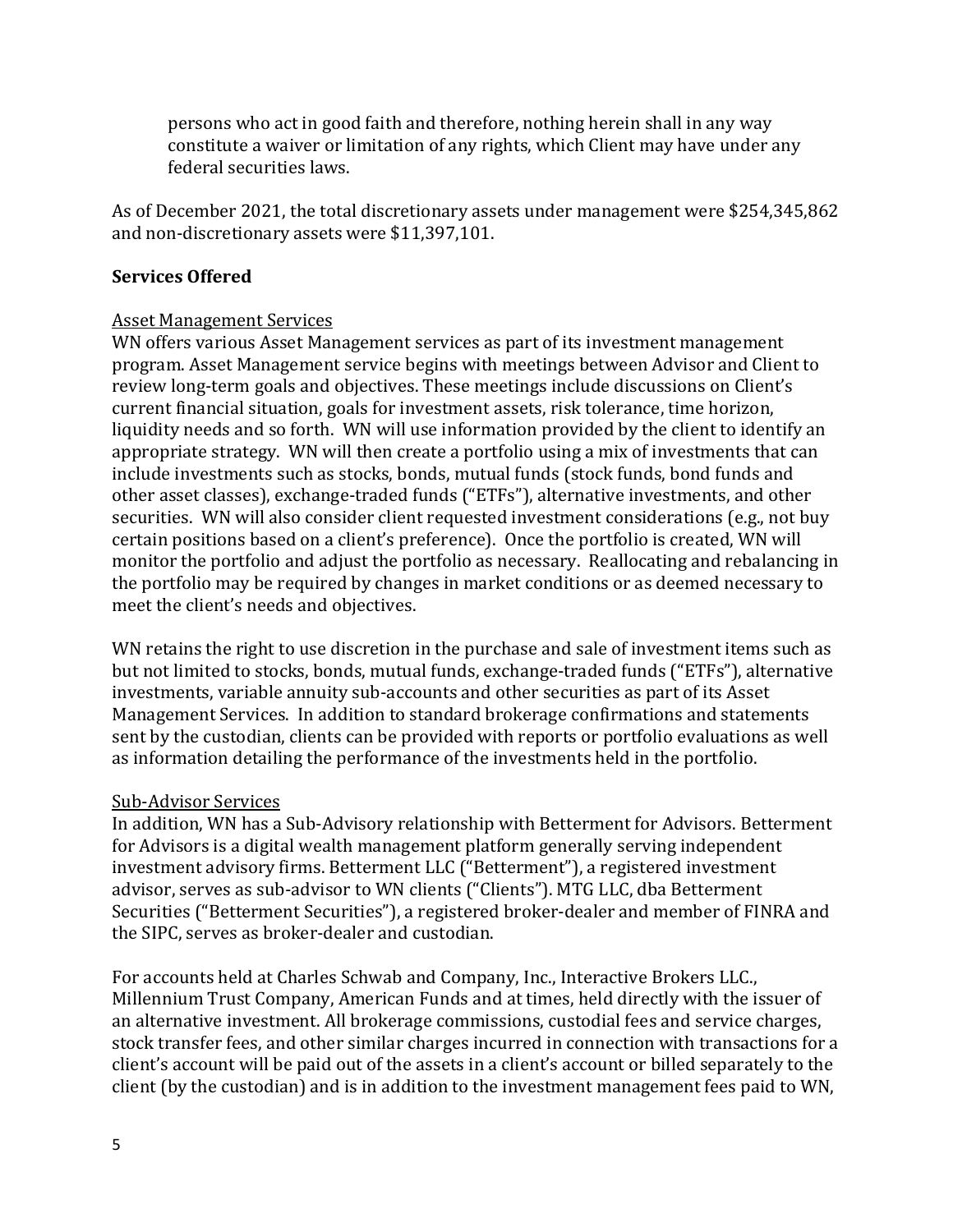all as set forth in the WN Investment Advisory Agreement and Addendum B or Form ADV Part 2. Such fees are due and payable at the time orders are placed.

For accounts in which Betterment is the sub-advisor, the services included for the wrap fee include all of the services provided by Betterment and Betterment Securities through the Betterment for Advisors platform, including advisory services, custody of assets, execution and clearing of transactions, and account reporting.

#### Comprehensive Financial Planning

Wealth Navigation provides comprehensive financial and wealth planning services for its Clients. Planning fees are charged according to various factors such as the income and net worth of the client and the complexity of the client assets. The fee depends on whether the fee is for a new contract, a renewal of an existing contract, or for an ongoing service contract. All planning fees are based on the specific planning services provided to the client and the complexity of the client's financial situation and goals.

The General Areas of Comprehensive Financial Planning include:

- Financial Planning Services
- Estate Planning
- Executive Consulting Services
- Income and Estate Tax Planning
- Retirement Planning
- Pension Consulting Services
- Real Estate Consulting
- Family Office Services

The services included in the planning process are limited to recommending planning strategies for the client to consider. Should the Client choose to implement the recommendations contained in the Client's plan or consultation, the implementation of those recommended strategies is entirely at Client's discretion. In all legal matters, WN's planning services are analytical and advisory only, and do not include any legal, accounting or other professional services. Clients are encouraged to review their plans on a regular basis, based on individual circumstances. The fee also includes the time and activities necessary to work with Clients' attorney and/or accountant in reaching agreements on solutions, as well as assisting those advisers in implementation of all appropriate documents. WN is not responsible for attorney or accountant fees charged to Client as a result of the above activities.

#### Separately Managed Accounts

WN may recommend the use of a separate money manager, or a "managed account". Managed accounts can be used to provide access to outside money managers and asset allocations tailored to the Client's specific needs. The client enters into a separate and individualized contract with the outside money manager which is monitored by WN. Fees for the managed account are asset-based and include brokerage, custody and money manager services.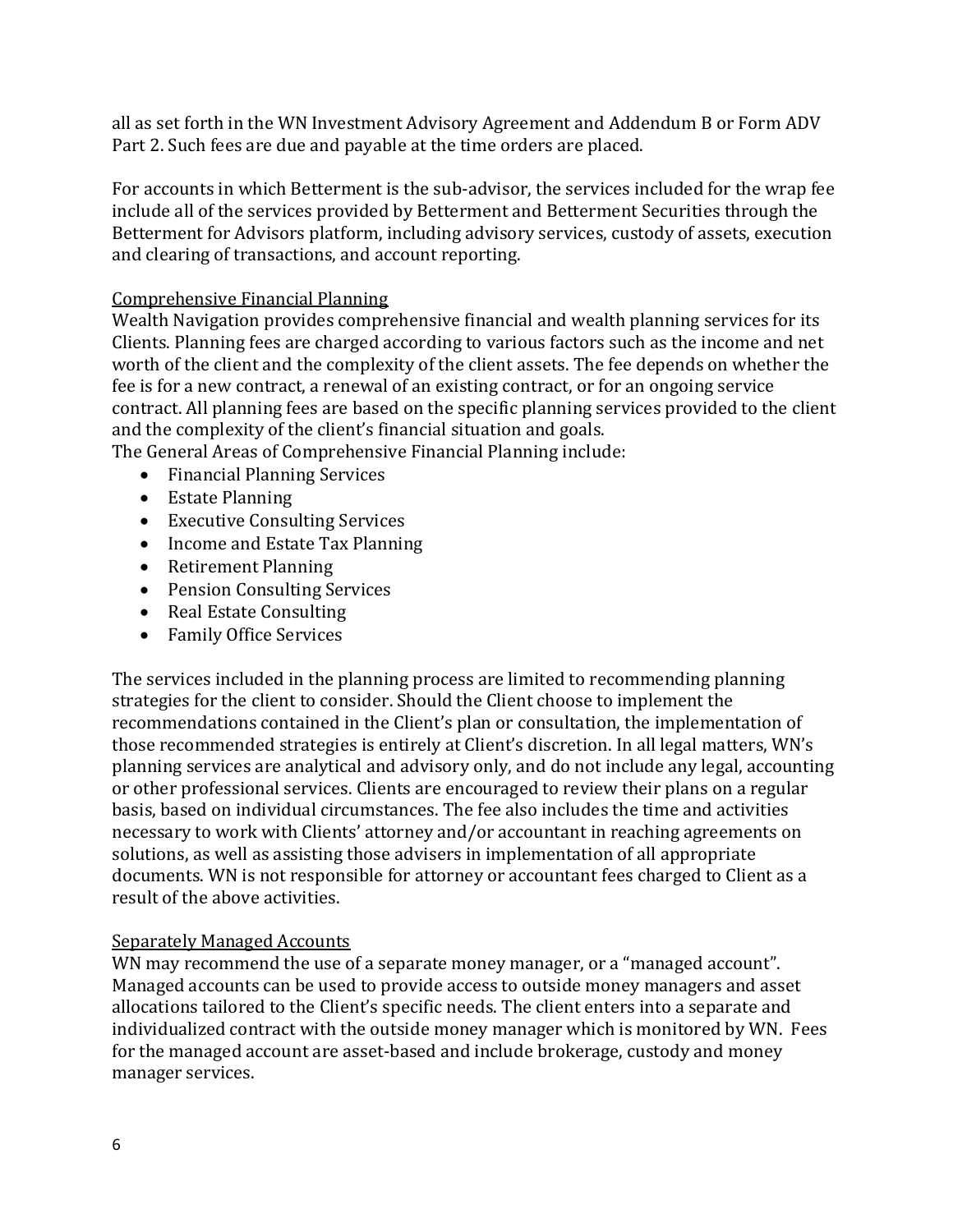Separately Managed Accounts will only be offered to clients if Advisor determines it is appropriate based upon each client's suitability standards and investment philosophy. The minimum and maintenance level of investment is determined by the outside money manager.

# <span id="page-6-0"></span>**Item 5 – Fees and Compensation**

Annual fees are charged to a client and are to be paid quarterly in arrears based on the average daily balance of the preceding calendar quarter of the client's account. Fees paid shall be in accordance with the fee schedule agreed upon by WN and client as illustrated in the Investment Advisory Agreement executed by the Client. Except to the extent client directs otherwise in writing, client authorizes and directs the custodian to deduct normal and customary transaction charges and all fees payable under the terms of the Investment Advisory Agreement from client's account as billed by WN. Payment of fees may result in the liquidation of client's securities if there is insufficient cash in the Account. Client may be required to pay, in addition to the Advisor fee, a proportionate share of any mutual fund's fees and charges. WN may modify the terms of the Investment Advisor Agreement fee schedules prospectively with a newly signed agreement or amendment signed by both parties.

Prior to deducting fees from the client's account, WN will send to the custodian simultaneously, a bill showing the fee amount. By signing the Investment Advisory Agreement, the Client has directed the Custodian to pay the advisory fee as instructed by WN or any other third-party manager on a scheduled basis without any additional prior notice to Client. Custodians provide quarterly account statements to each client, which show all amounts disbursed from the account including the amount of the advisory fee and the custodial fee. Fees will only be deducted where authorized by the client. Service may be terminated for any reason by any party effective upon receipt of written notice of termination by the other parties to this Agreement. Any termination fees charged by the custodian are the responsibility of the client.

Betterment collects wrap fees directly from Clients pursuant to the terms of the subadvisory agreement between Betterment and WN. Clients utilizing the Betterment for Advisors platform may pay a higher aggregate fee than if the advisory, custodial, trade execution, and other services were purchased separately.

At Client's request, a handbill or documentation as otherwise required by law, may be generated by WN and delivered directly to Client via email or regular mail. Client is then responsible for direct payment to WN.

Advisory fees payable to us do not include all the fees the client will pay when we purchase or sell securities for your Account(s). The following list of fees or expenses are what you pay directly to third parties, whether a security is being purchased, sold or held in your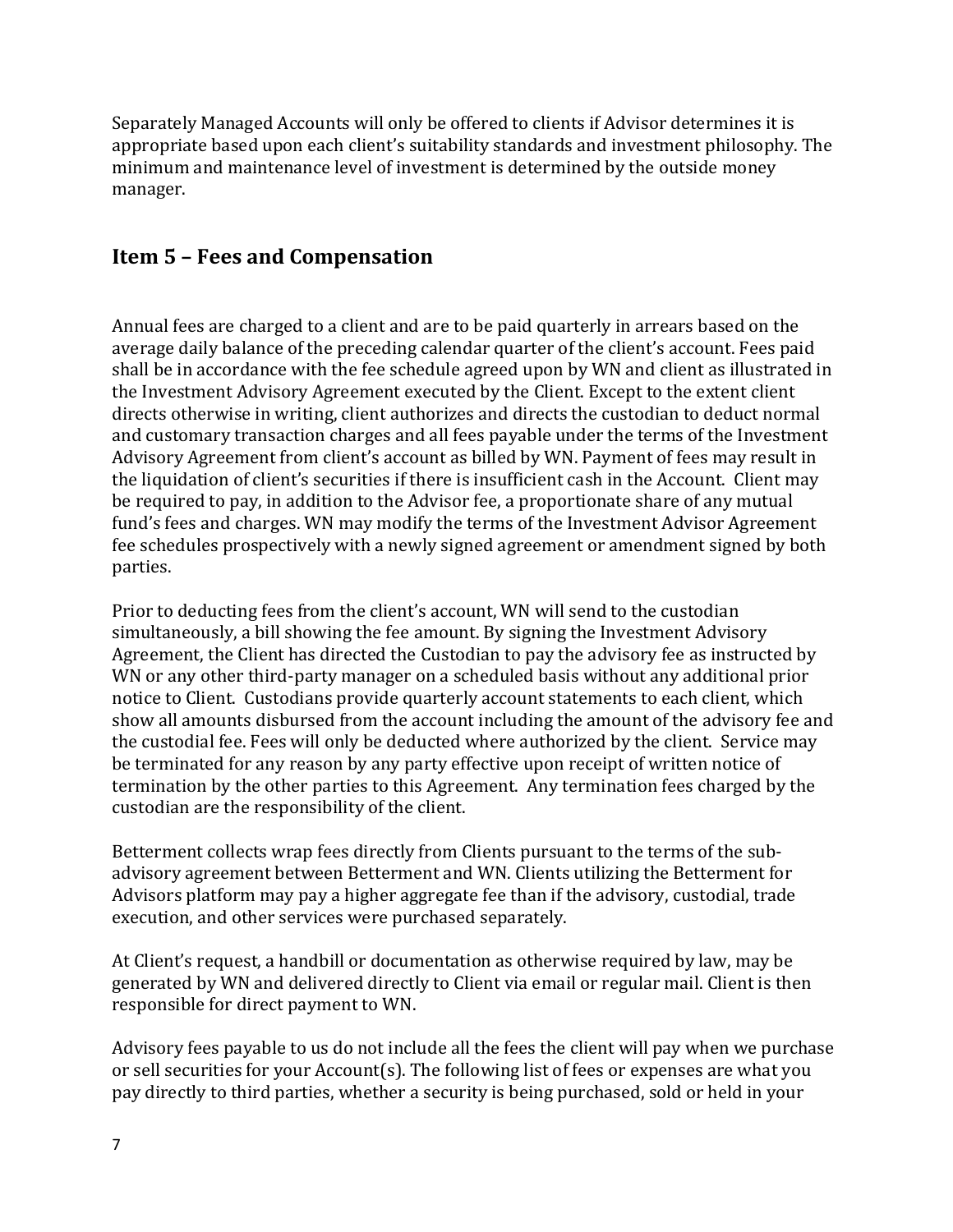Account(s) under our management. Fees charged are charged by the custodian. We do not receive, directly or indirectly any of these fees charged to you. They are paid to your custodian, mutual fund company or other party(parties).

The fees include:

- Brokerage commissions
- Transaction fees
- Exchange fees
- SEC fees
- Advisory and administrative fees charged by Mutual Funds, Exchange Traded Funds
- 3rd party advisory fees (if any are used for your account)
- Custodial Fees
- Deferred sales charges (on MF or annuities)
- Odd-Lot differentials
- Deferred sales charges (charged by MFs)
- Transfer taxes
- Wire transfer and electronic fund processing fees
- Commissions or mark-ups / mark-downs on security transactions
- Among others that may be incurred

If client's account includes investments related to the Advisor's Funds, WN will charge an advisory fee on these holdings plus receive a management fee as a partner of the Fund (No new clients are currently being offered or being placed into Advisor Funds). Client's account value will be calculated based on share values from sources WN deems reliable, including independent pricing service agencies, custodians, mutual fund companies, and internet quote sites. In the instance of securities for which no readily available market exists, WN will value a security at its initial purchase price, or its most recent historic valuation provided by the investment sponsor. Fees charged to Client can be a specific dollar amount but generally the fee is based on the average daily balance of the asset values in the accounts for which services will be provided. While fees may be negotiable in certain situations, WN typically uses the following fee schedule.

#### Standard Asset Management Fee Schedule

As noted above, annual fees are charged to a client and are to be paid quarterly in arrears based on the average daily balance of the preceding calendar quarter of the client's account.

| <b>ASSETS UNDER MANAGEMENT</b>           | <b>ANNUAL FEE</b> |
|------------------------------------------|-------------------|
| Assets under \$500,000                   | 1.25%             |
| Assets between \$500,000 - \$1,000,000   | 1.15%             |
| Assets between \$1,000,000 - \$2,000,000 | 1.00%             |
| Assets in excess of \$2,000,000          | 0.90%             |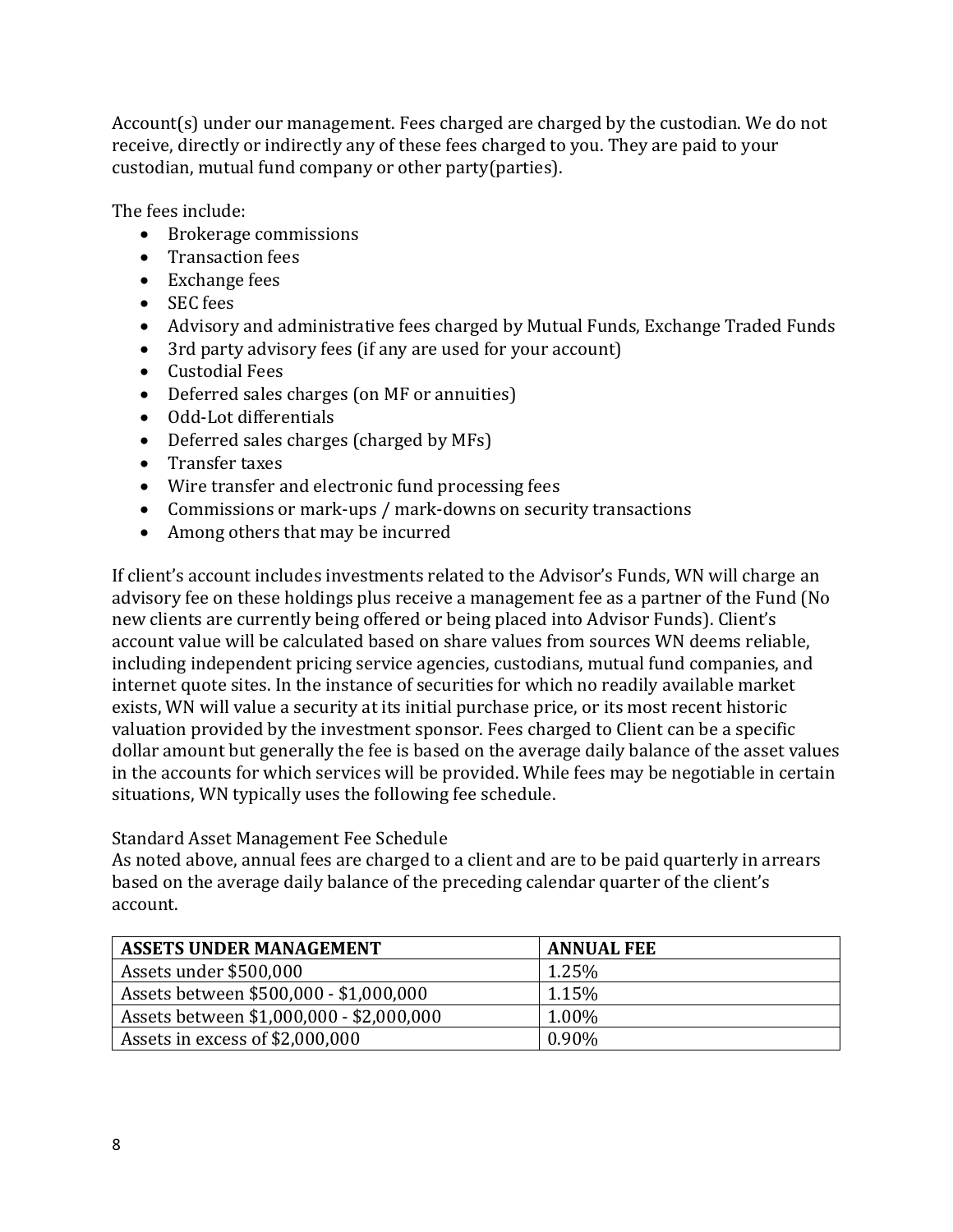The fee described herein compensates Advisor for investment advice, account management and reporting services only and is separate from other compensation paid by mutual fund companies. Mutual funds, annuities or index-based depository receipts purchased for a Client's account may be purchased directly from the sponsor or exchange without an advisory fee. However, in the event of a direct purchase, a sales charge may apply, and the client would not receive the service described herein.

#### Separately Managed Account Fees

Separately managed accounts typically include an asset-based fee which varies by money manager and the services they provide in addition to WN's advisory fee. The individualized money manager fee includes brokerage, custody and money manager services and requires Client authorization via a separate contract.

| <b>ASSETS UNDER MANAGEMENT</b>           | <b>ANNUAL FEE</b> |
|------------------------------------------|-------------------|
| Assets under \$500,000                   | 1.20%             |
| Assets between \$500,000 - \$1,000,000   | 1.18%             |
| Assets between \$1,000,000 - \$2,000,000 | 1.16%             |
| Assets in excess of \$2,000,000          | 1.12%             |

Betterment Asset Management Fee Schedule

Betterment charges WN Clients an asset-based wrap fee on amounts invested via the Betterment for Advisors platform that is tiered based on the aggregate balance of all of your firm's client accounts at Betterment (not including funds held in Betterment Everyday Cash Reserve). WN's fee is 1.0% and Betterment's wrap fee ranges from 0.12% to 0.20% of account balances. The asset-based wrap fee is charged quarterly in arrears. The services included for the wrap fee include all of the services provided by Betterment and Betterment Securities through the Betterment for Advisors platform, including advisory services, custody of assets, execution and clearing of transactions, and account reporting. Betterment collects wrap fees directly from Clients pursuant to the terms of the subadvisory agreement between Betterment and WN. Clients utilizing the Betterment for Advisors platform may pay a higher aggregate fee than if the advisory, custodial, trade execution, and other services were purchased separately. Advisors with clients on this pricing structure typically also pay a fixed monthly fee to Betterment. Additional information regarding Betterment's fees and compensation is described in Betterment's Form ADV Part 2A.

#### Comprehensive Financial Planning

All planning fees are based on the specific planning services provided to the client and the complexity of the client's financial situation and goals. A fixed fee may be specified within the personal financial planning contract, and a down-payment of up to 100% of the total fee is billed to the client when the contract is entered into. Fees charged to clients typically range from \$2,500 to \$10,000. This fee is based on the scope of planning and complexity of the plan being done. Fee will be based on an approximate hourly rate of between \$250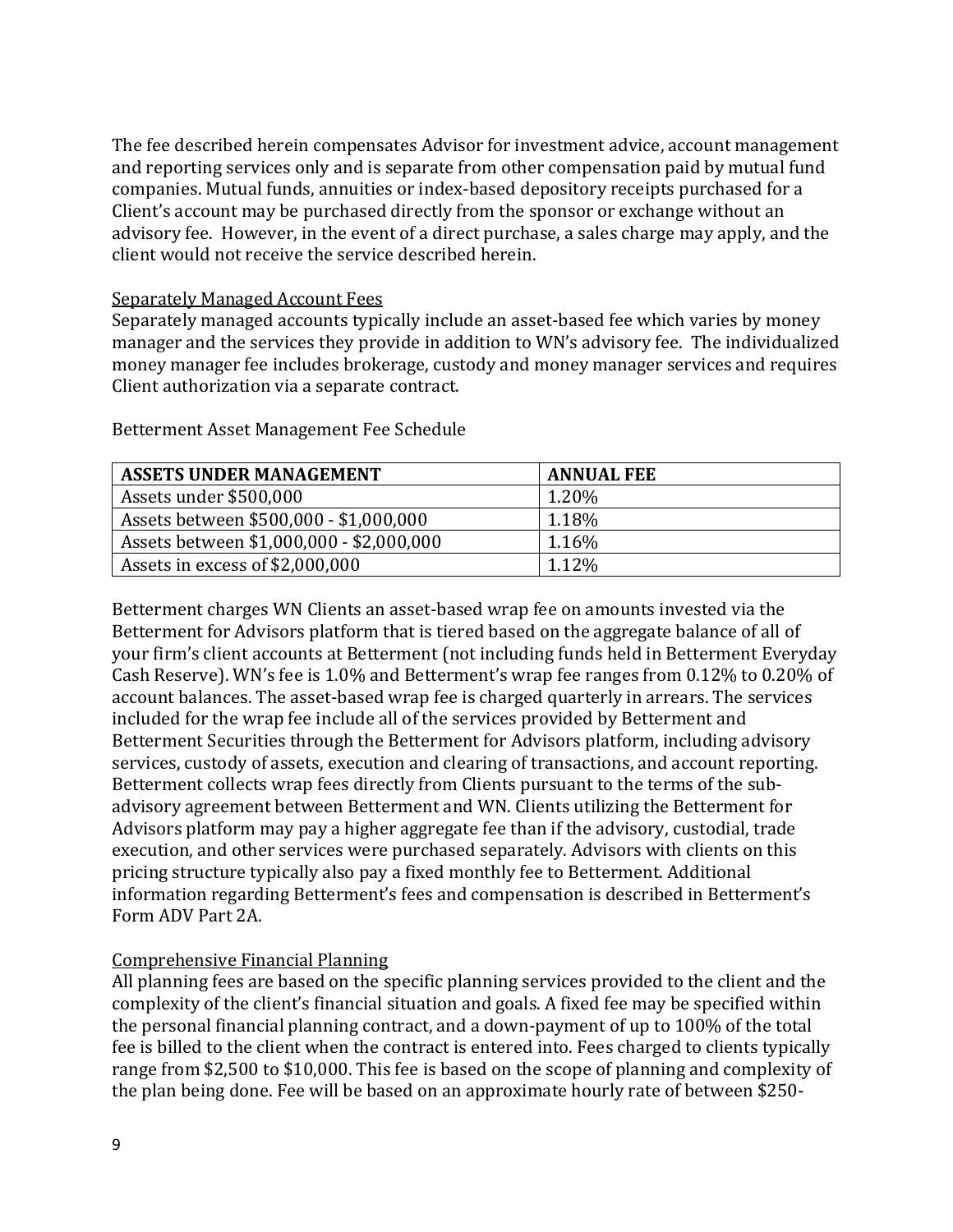\$300 per hour. Depending on the services provided, the delivery of plan(s) range from 60 to 90 days, and in no case, will the delivery of plan(s) take place more than 6 months after the upfront fee. However, because situations affecting the planning process may change, fees may be re-negotiated and adjusted with the Client's consent. Based on the client's individual financial situation and personal or business objectives, financial planning services may be provided in separate phases with a different fee charged for each phase. The individual phases and applicable fees would be based on the various components of the planning process, such as data collection and definition of objectives, and recommendations on specific areas in which the client requires financial planning services.

#### Compensation from Sale of Securities

WN does not have any advisory representatives actively registered in a brokerage capacity.

#### Compensation from Sale of Insurance Products

Some of our advisory representatives are also registered as independent insurance agents with various insurance carriers and listed as agents of WN Insurance Group LLC. The insurance agents receive commissions from the sale of insurance products. Receipt of these commissions creates a conflict of interest by giving the advisory representative an incentive to recommend insurance products based on compensation received by the advisory representative, rather than on the client's needs. We seek to address this conflict of interest by disclosing to clients that the receipt of compensation by certain advisory representatives in connection with the sale of insurance products, and insurance products will not be in excess to investment advisory fees. WN will not charge an investment advisory fee when the representative is acting in a brokerage capacity. The assets will not be included in the assets under management for the computation of advisory fees for the client.

Clients should also speak to their WN representative to understand the different types of services available through WN.

#### Strategic Capital Partners Fund I, L.P. Management Fee

This fund is no longer accepting new investments. In consideration for its services, SCP Fund I investors will pay to the General Partner an annual "Management Fee" equal to 2.0% of the aggregate Capital Commitments of the Partners. Description of fees and additional disclosures have been provided to clients in the private placement memorandum.

# <span id="page-9-0"></span>**Item 6 – Performance-Based Fees and Side-By-Side Management**

WN does not charge performance fees and therefore does not engage in side-by-side management.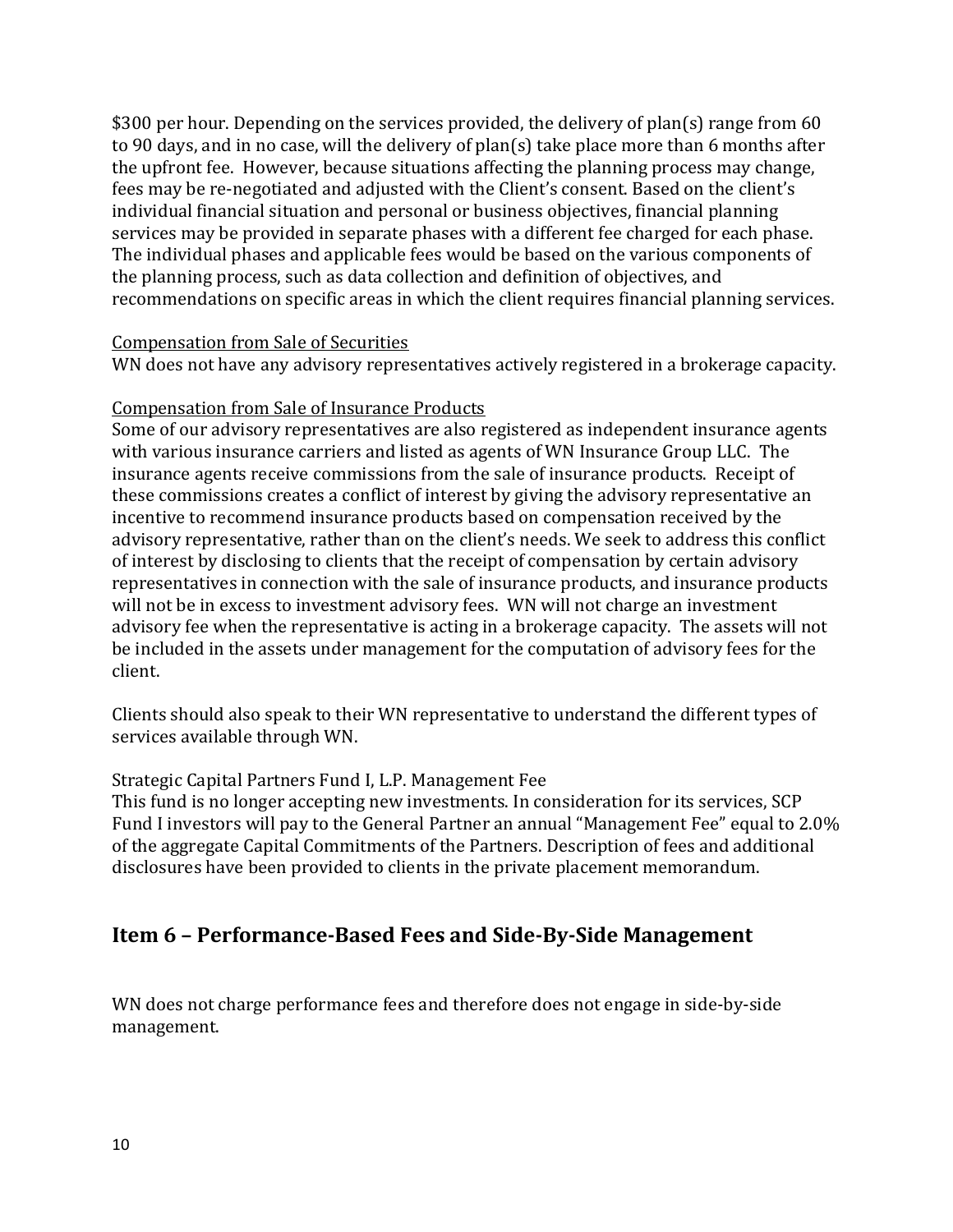# <span id="page-10-0"></span>**Item 7 – Types of Clients**

We provide our services to a number of Clients, including:

- Individuals, including high net worth individuals
- Trust, estates and charitable organizations
- Corporations or other business entities
- Not for profit entities
- Others as necessary

# <span id="page-10-1"></span>**Item 8 – Methods of Analysis, Investment Strategies and Risk of Loss Analysis**

#### Methods of Analysis

WN primarily utilizes mutual funds and ETFs as well as individual securities accounts. Alternative investments are also used when appropriate for the Client. Appropriate asset allocation mixes of these portfolios are determined and implemented by the investment advisor representative. Information used and analyzed comes from a variety of sources such as Dow Jones, Standard & Poors, Bloomberg, Morningstar, the U.S. Government, numerous periodicals, and personal discussions with fund managers and economists. WN uses that information for selecting mutual funds, ETFs and outside money managers and recommending the proper asset allocation mix.

#### Investment Strategies

WN investment advisors attempt to identify an appropriate asset allocation which is suitable to the client's investment goals and risk tolerance. The strategy is designed to offer clients a diversified long-term approach to their personal investment goals and objectives through asset allocation, re-balancing, monitoring, supervision, consolidated reporting and periodic recommendations. The focus of recommendations made by WN is directed primarily toward assisting the client in a diversified portfolio of investments with the risk and return characteristics consistent with those desired by the client. This strategy may include evaluation of the client's current allocation of assets among or within various broad categories and may involve recommendations to reposition assets more in line with the client's long-term goals and objectives.

WN also provides investment advisory service in the area of non-public alternative investments to certain sophisticated and accredited investors as those terms are defined under federal and state law. Alternative investments often invest in more complex and less liquid investments. Our analysis methods rely on the assumption that the companies whose securities we recommend, and other available sources of information about these investments, are providing accurate and unbiased data. While we are alert to indications that the data may be inaccurate, there is always a risk that our analysis may be compromised by inaccurate or misleading information.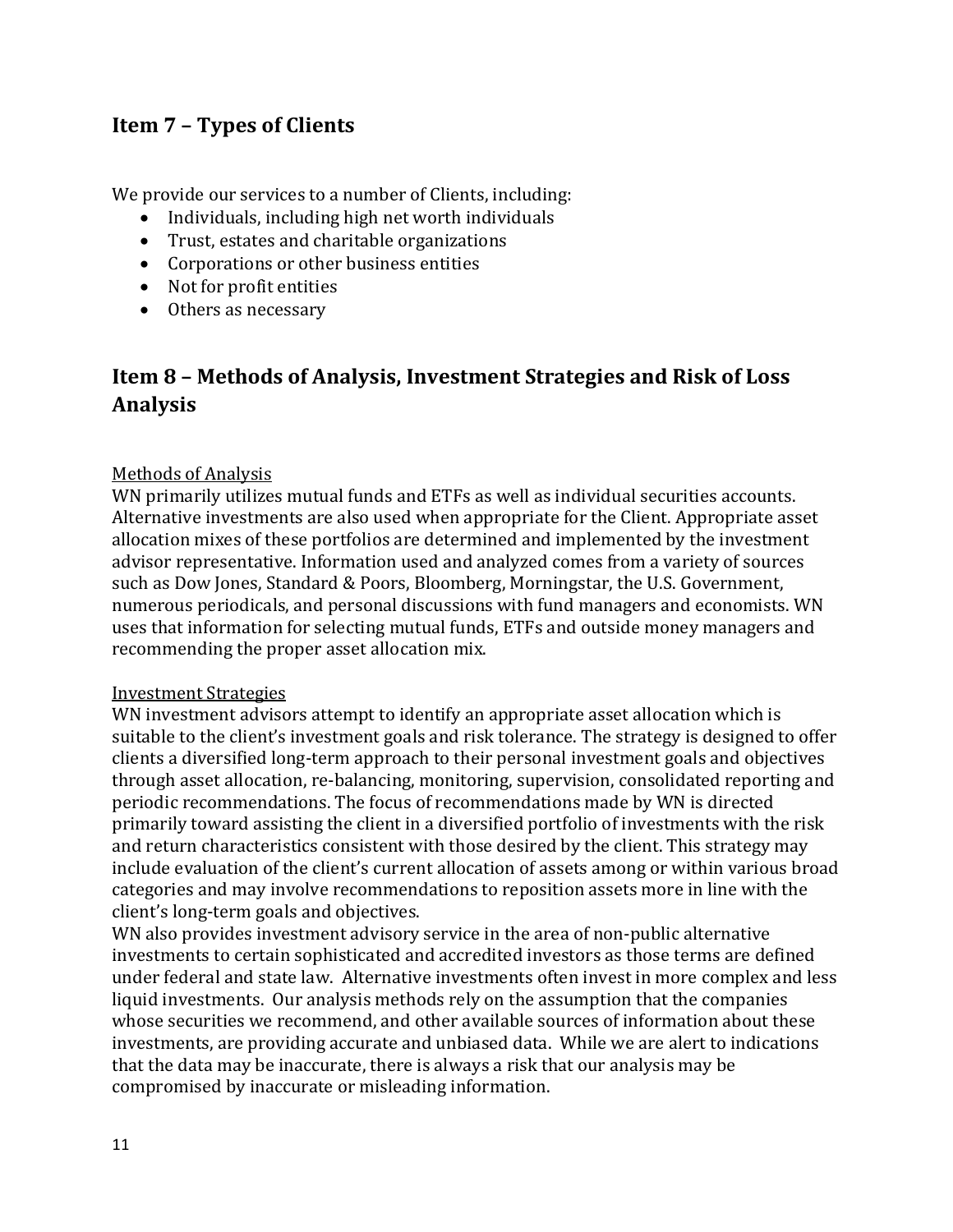WN will also provide investment advice to certain accredited investors relating partnerships and other entities investing in venture capital, corporate restructures, leveraged buyouts and direct equity investments. Also, private equity investments participating directly in companies or to their businesses which provide equity for venture capital, corporate restructures, leveraged buyouts, and direct equity investments.

#### Risk of Loss

An investment in a mutual fund or ETF involves risk, including the loss of principal. Mutual fund and ETF shareholders are necessarily subject to the risks stemming from the individual issuers of the fund's underlying portfolio securities. Such shareholders are also liable for taxes on any fund-level capital gains, as mutual funds and ETFs are required by law to distribute capital gains, in the event they sell securities for a profit that cannot be offset by a corresponding loss.

Shares of mutual funds are generally distributed and redeemed on an ongoing basis by the fund itself or a broker acting on its behalf. The trading price at which a share is transacted is equal to a fund's stated daily per share net asset value ("NAV"), plus any shareholders fees (e.g., sales loads, purchase fees, redemption fees). The per share NAV of a mutual fund is calculated at the end of each business day, although the actual NAV fluctuates with intraday changes to the market value of the fund's holdings. The trading prices of a mutual fund's shares may differ significantly from the NAV during periods of market volatility, which may, among other factors, lead to the mutual fund's shares trading at a premium or discount to actual NAV.

Shares of ETFs are listed on securities exchanges and transacted at negotiated prices in the secondary market. Generally, ETF shares trade at or near their most recent NAV, which is generally calculated at least once daily for indexed based ETFs and potentially more frequently for actively managed ETFs. However, certain inefficiencies may cause the shares to trade at a premium or discount to their pro rata NAV. There is also no guarantee that an active secondary market for such shares will develop or continue to exist.

All investments in securities include a risk of loss of your principal (invested amount) and any profits that have not been realized (the securities were not sold to "lock in" the profit). As you know, stock markets and bond markets can fluctuate substantially over time. In addition, as global and domestic economic events have indicated, performance of any investment is not guaranteed. As a result, there is a risk of loss of the assets WN manages that may be out of our control. WN will do it is very best in the management of your assets; however, WN cannot guarantee any level of performance or that you will not experience a loss of your account assets.

# <span id="page-11-0"></span>**Item 9 – Disciplinary Information**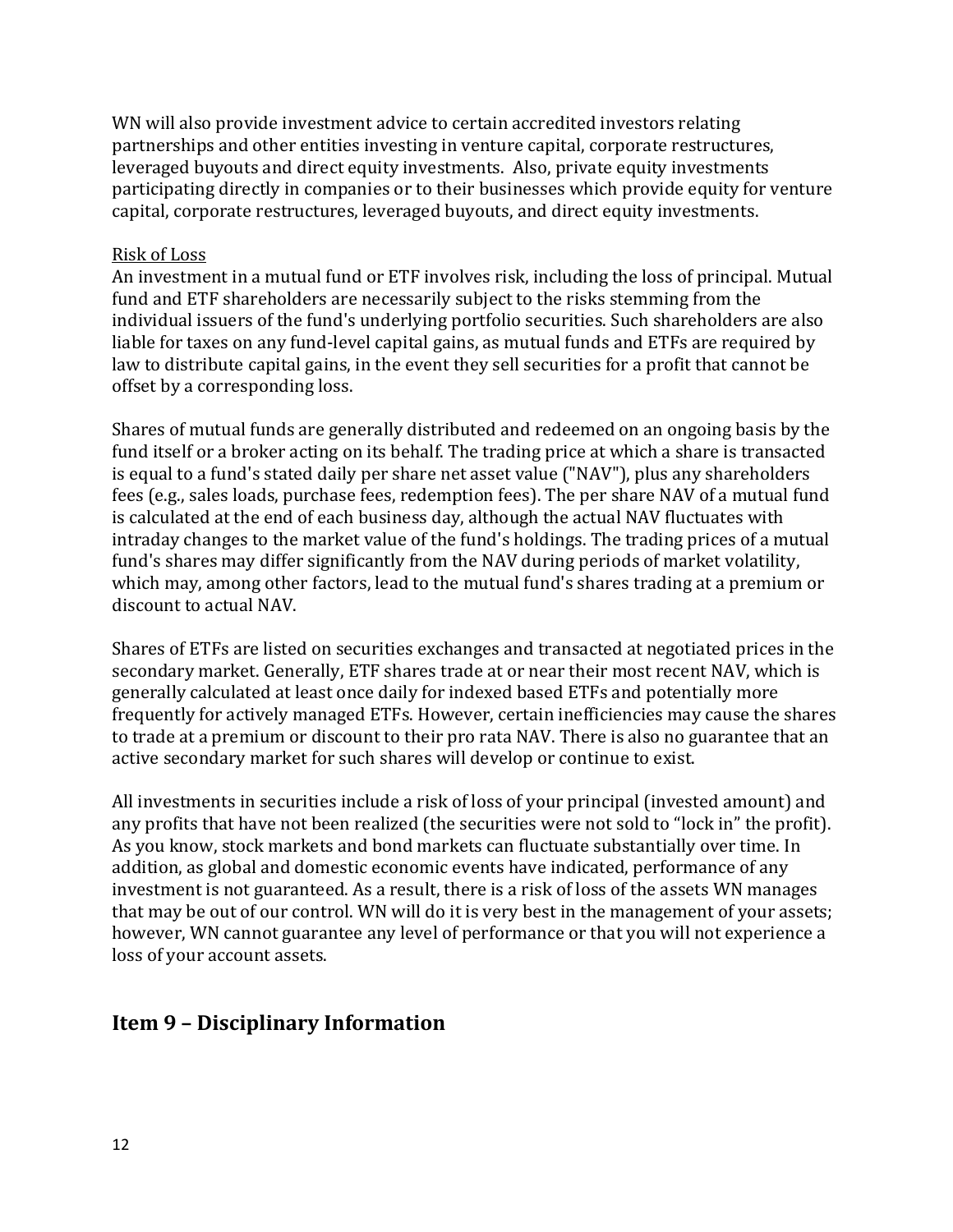We do not have any legal, financial or other "disciplinary" items to report to you. We are obligated to disclose any disciplinary event that would be material to you when evaluating us to initiate a Client / Adviser relationship, or to continue a Client /Adviser relationship with us.

# <span id="page-12-0"></span>**Item 10 – Other Financial Industry Activities and Affiliations**

Often financial needs include a wider spectrum of professional help than is provided by WN. In these cases, certain associated individuals of WN may be involved with one or more of the following:

- 317 Capital Group, LLC, is a real estate development company located in Centerville, Utah. 317 offers both debt and equity real estate investments to accredited investors. Wealth Navigation may allocate a certain % of client assets to offerings provided through 317 Capital Group. Wealth Navigation or its managers may participate in ownership of those offerings.
- WN Insurance Group, LLC, is an affiliated insurance group under common ownership and control. Representatives of WN Insurance may offer insurance products to clients and non-clients of WN. Individual associated persons may be licensed as insurance agents under WN Insurance Group, LLC and appointed as agents for various insurance companies. Some associated persons of WN are also separately employed or licensed with other related professions. These individuals may spend as much as 40% of their time on these related activities.
- Strategic Capital Partners, LLC, is a real estate management LLC located in Centerville, Utah. SCP has offered Private Placement Investments to accredited investors. Wealth Navigation may allocate a certain % of client assets to offerings provided through SCP. Wealth Navigation or its managers may have participated in ownership of those offerings. All SCP related funds are closed and are not being offered to investors although there may be legacy positions in existing client accounts.
- Wasatch Retirement Group, LLC, is an affiliated company under common ownership and control that is used to market fixed insurance and retirement strategies to retirees. No actual business or revenue is transacted within Wasatch Retirement Group, LLC. All fixed products that may be sold in relation to this entity will be through WRG Insurance, LLC.
- WRG Insurance, LLC is an affiliated insurance group under common ownership and control. Representatives of WRG may offer insurance products to clients and nonclients of WN. Individual associated persons may be licensed as insurance agents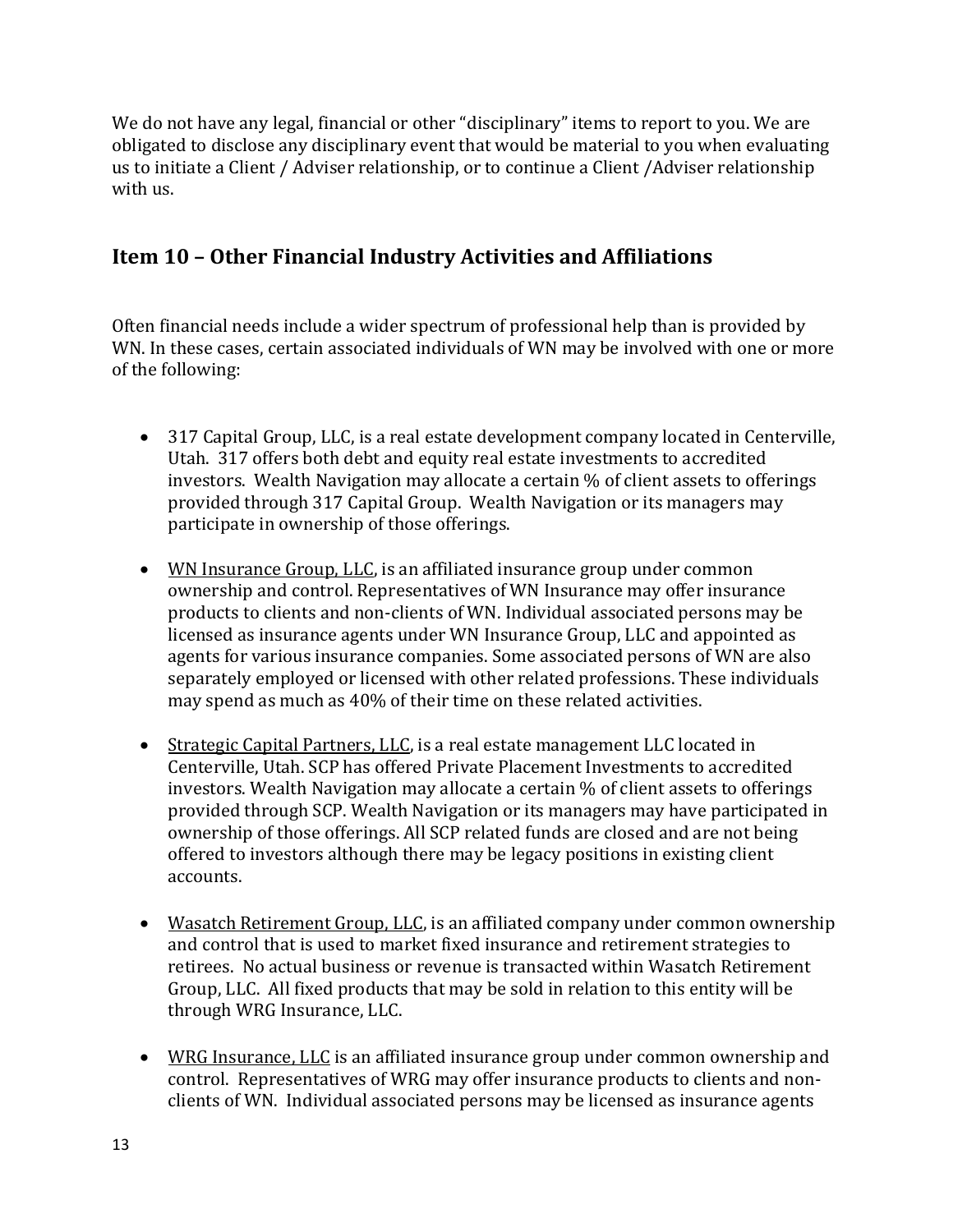under WRG Insurance, LLC and appointed as agents for various insurance companies. This entity is primarily used for Medicare supplemental plans offered through various insurance carriers.

WN's clients are under no obligation to engage these businesses.

#### Strategic Capital Partners Fund I, L.P.

Strategic Capital Partners, LLC (SCP) and SCP Management I, LLC have formed Strategic Capital Partners Fund I, L.P. (SCPF) to acquire distressed and opportunistic real estate assets in the Intermountain West, with an emphasis in Utah. Interests in these partnerships are privately placed to accredited investors only. SCPF intends to invest in opportunities that can deliver above average returns with an appropriate level of risk. SCP will purchase, reposition, develop and sell quality real estate assets that adhere to the valuation parameters used by the Fund for underwriting. The acquisition strategy will seek to invest in a mixture of assets, some of which will provide cash flow and others that will be development or appreciation oriented. Cash flow will primarily be derived from commercial properties (office, industrial and retail) as well as apartments, but will also include hard money loans and note purchases. In capitalizing its investments, the Fund will attempt to utilize debt prudently to enhance equity returns without creating unnecessary risk to principal. In some cases, the Fund may invest with outside investors affiliated with SCP to accommodate larger acquisitions. In these cases, side-by-side investments may also be offered to Limited Partners. This fund is no longer accepting new investments although there may be legacy positions in existing client accounts.

#### RIA Co-Brand – Business Entities of Investment Advisor Representatives

Investment Advisor Representatives may have their own legal business entities whose business names and logos may appear on marketing materials as approved by WN, or client statements as approved by the Custodian. The Client should understand that the businesses are legal entities of the Investment Advisor Representative (IAR) and not of WN or the Custodian. Investment Advisory Services of the Investment Advisor Representatives are provided through WN. WN has the aforementioned arrangement with the following Investment Advisor Representatives:

- Navigation Capital Group: Stephen Swensen and Jacob Cazier.
- Edge Financial Advisors: Troy Clayton and Tanner Johnson.

As part of WN's relationship with Betterment and Betterment Securities, Betterment may offer us services intended to help us manage and further develop our business enterprise, such as access to webinars and advice about using the Betterment for Advisors platform to grow our business.

Betterment may offer different or expanded services in the future. These services could create an incentive for us to recommend that our Clients invest through the Betterment for Advisors platform. This is a potential conflict given that our interest in recommending Betterment could be influenced by your receipt of Betterment's and Betterment Securities'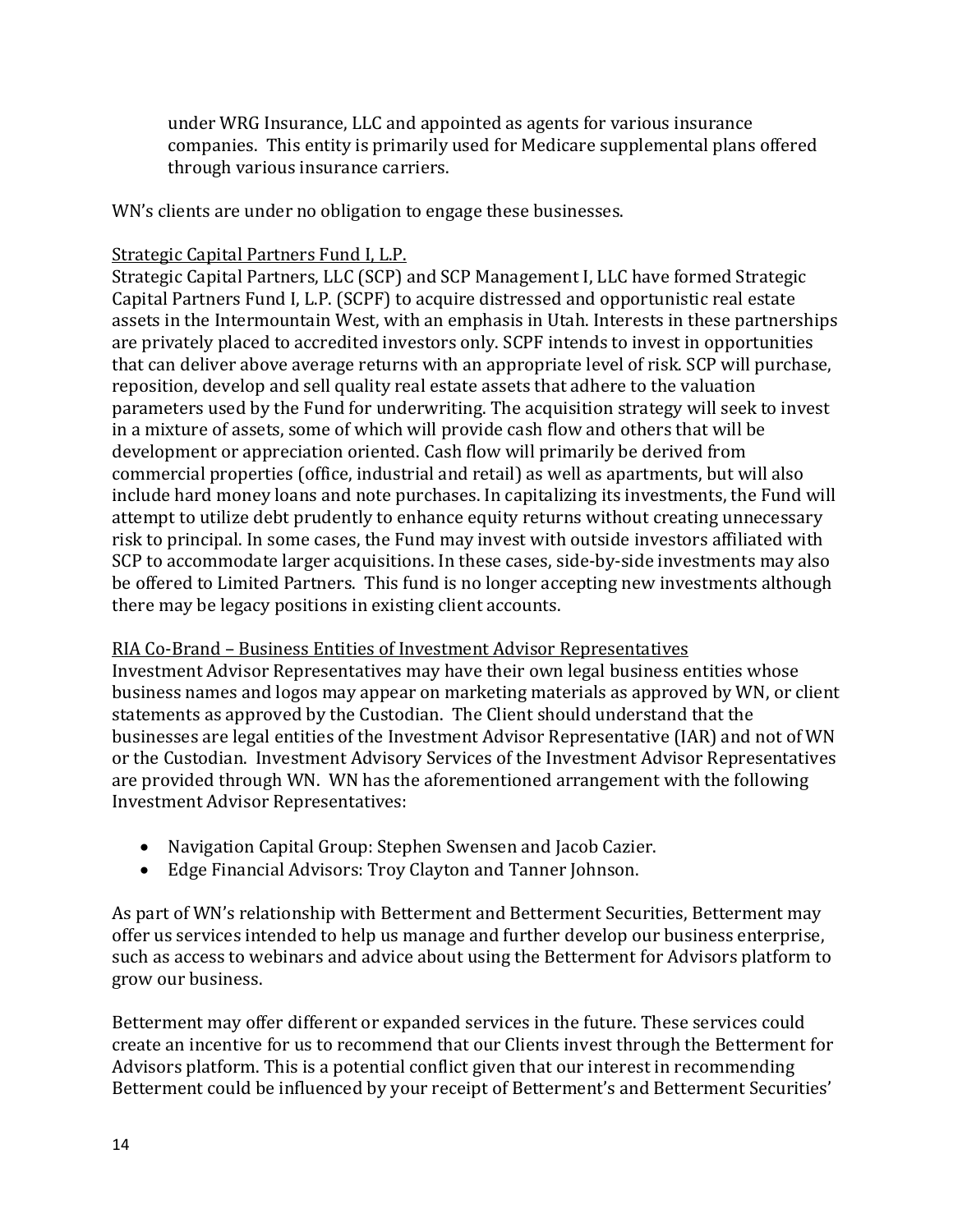services to your business. Other potential conflicts may exist regarding our use of the Betterment for Advisors platform.

# <span id="page-14-0"></span>**Item 11 – Code of Ethics**

WN has adopted a Code of Ethics (Code) designed to comply with Rule 204A-1 under the Investment Advisers act of 1940 and similar state rules and statutes. As required by regulation (and because it is good business), we have adopted a Code of Ethics that governs a number of potential conflicts of interest we have when providing our advisory services to you. This Code of Ethics is designed to ensure we meet our fiduciary obligation to you, our Client (or Prospective Client) and to emphasize a culture of compliance within our firm.

The Code is designed to ensure that the high ethical standards long maintained by WN continue to be applied. The purpose of the Code is to disclose and mitigate activities, which may lead to or give the appearance of conflicts of interest, insider trading and other forms of prohibited or unethical business conduct. The name and reputation of our firm continues to be a direct reflection of the conduct of each employee and Investment Advisor Representative.

WN expects every employee to demonstrate the highest standards of ethical conduct for continued employment with WN. Our Code is comprehensive, is distributed to each employee at the time of hire, and annually thereafter (if there are changes). We also supplement the Code with annual training and on-going monitoring of employee activity. Our Code includes the following:

- Requirements related to the confidentiality of your Information
- Prohibitions on:
	- $\circ$  Insider trading (if we are in possession of material, non-public information);
	- o Rumor mongering;
	- o The acceptance of gifts and entertainment that exceed our policy standards;
- Reporting of gifts and business entertainment;
- Reporting (on an on-going and quarterly basis) all personal securities transactions (what we call "reportable securities" as mandated by regulation); and,
- On an annual basis, we require all employees to re-certify to our Code, identify members of their household and any account to which they have a beneficial ownership (they "own" the account or have "authority" over the account), securities held in certificate form and all securities they own at that time).

Our Code does not prohibit personal trading by employees (or our firm). As you may imagine, as a professional investment adviser, we follow our own advice. As a result, we may purchase or sell the same or similar securities (or securities that are suitable for an employee or related account but not suitable for any client, including you) at the same time that we place transactions for your account and the accounts of our other Clients.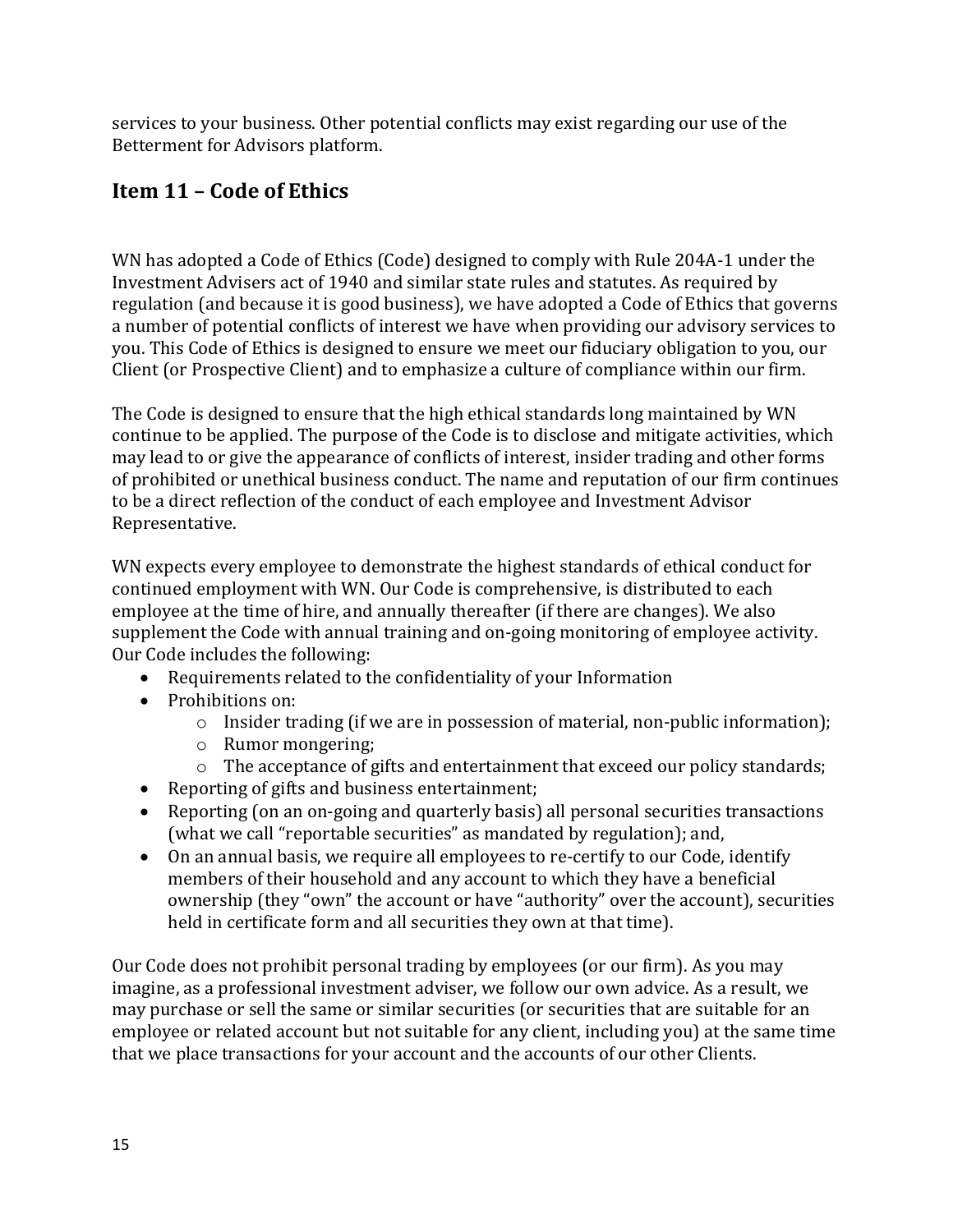Strict compliance with the provisions of the Code shall be considered a basic condition of employment with Wealth Navigation. WN's reputation for fair and honest dealing with its clients has taken considerable time to build. This standing could be seriously damaged as the result of even a single securities transaction being considered questionable. Employees are urged to seek the advice of the Chief Compliance Officer or designated person, for any questions about the Code or the application of the Code to their individual circumstances. A material breach of the provisions of the Code may constitute grounds for disciplinary action, including termination of employment with Wealth Navigation. The provisions of the Code are not all-inclusive. Rather, they are intended as a guide for employees of WN in their conduct. In situations where an employee may be uncertain as to the intent or purpose of the Code, he/she is advised to consult with the Compliance Department. All questions arising in connection with personal securities trading should be resolved in favor of the client even at the expense of the interests of the employee.

If you have any questions or concerns regarding the Code of Ethics or would like to receive the Code in its entirety, please contact us at 801-335-8200.

# <span id="page-15-0"></span>**Item 12 – Brokerage Practices**

WN cannot directly execute trades but must direct trades to a clearing firm. Clearing charges imposed by a clearing firm could result in clients paying higher commission rated than otherwise available through unaffiliated broker-dealers.

WN will execute, clear and settle transactions that are registered under the Securities and Exchange Act of 1934 as broker-dealers. In selecting brokers to execute transactions, WN need not solicit competitive bids and does not have an obligation to seek the lowest available commissions cost. It is not WN's practice to negotiate "execution only" commission rates, thus WN may be deemed to be paying for other products and services provided by the broker, which are included in the commission rate. Based on WN's knowledge of the industry, WN will attempt to have brokerage arrangement competitive with similarly situated companies.

In making its selection of brokers, WN will take into account the broker's reliability, accuracy of recommendations on particular securities, reputation, financial responsibility, and stability, ability to execute trades, nature and frequency of sales coverage, commission rate and responsiveness to WN. WN will seek best execution in transactions for its clients.

We recommend that our clients use Charles Schwab & Co., Inc. (Schwab), Millennium Trust Company (MTC) or Interactive Brokers (IB), as qualified custodian(s), and in some cases, American Funds. We are independently owned and operated and not affiliated with Schwab, MTC, IB or American Funds. Schwab, MTC, IB or American Funds will hold your assets in a brokerage account and buy and sell securities when we/you instruct them to. While we recommend that you use Schwab, MTC, IB or American Funds as a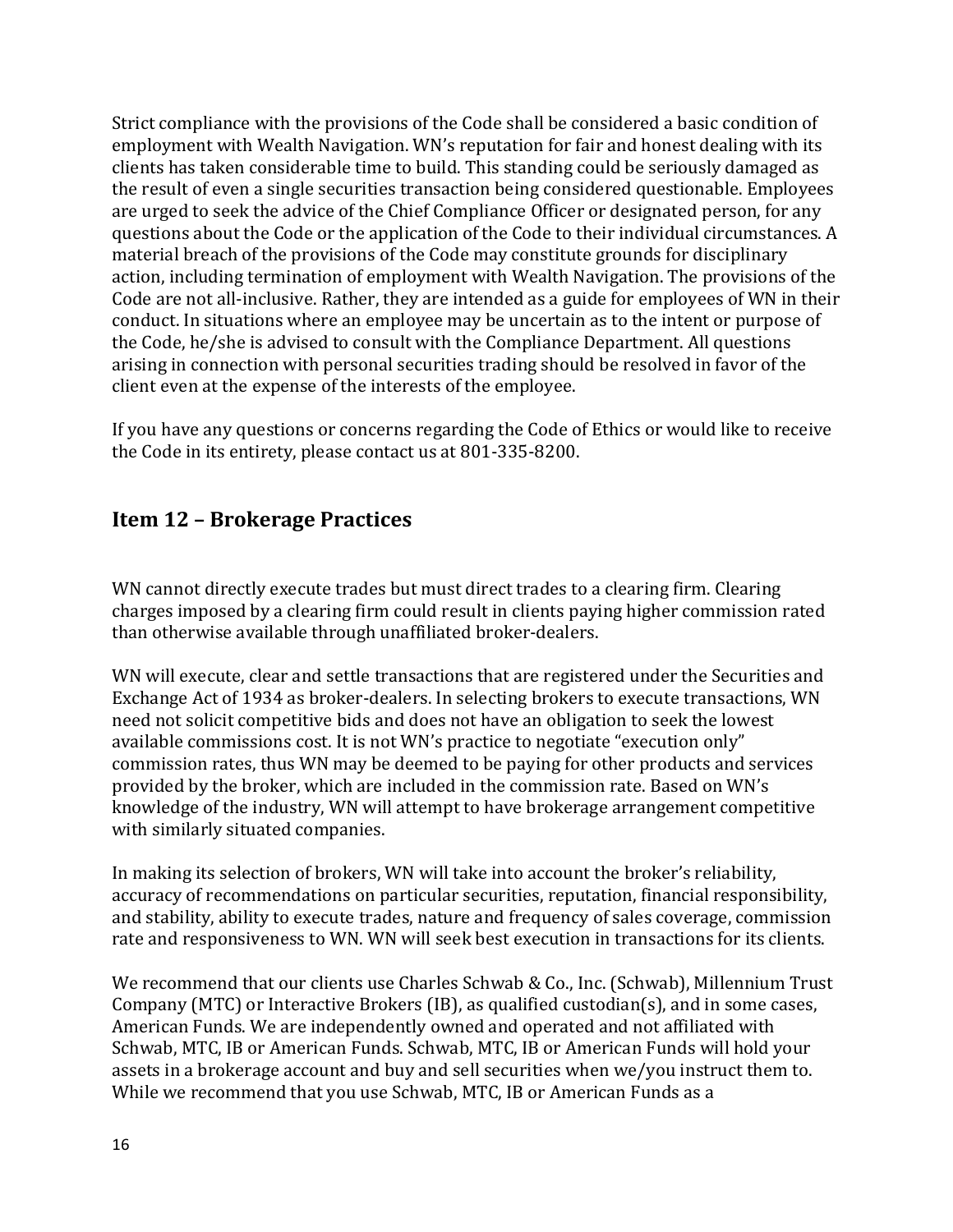custodian/broker, you will decide whether to do so and open your account by entering into an account agreement directly with them.

Clients on the Betterment platform must place their assets with Betterment Securities.

### Your Brokerage and Custody Costs

For our clients' accounts that Schwab maintains, Schwab generally does not charge you separately for custody services but is compensated by charging you commissions or other fees on trades that it executes or that settle into your Schwab account. Certain trades (for example, many mutual funds and ETFs) may not incur Schwab commissions or transaction fees. Schwab is also compensated by earning interest on the uninvested cash in your account in Schwab's Cash Features Program. Your accounts at Schwab benefit because the overall commission rates you pay are lower than they would be otherwise. In addition to commissions, Schwab may charge you a flat dollar amount as a "prime broker" or "trade away" fee for each trade that we have executed by a different broker-dealer but where the securities bought or the funds from the securities sold are deposited (settled) into your Schwab account. These fees are in addition to the commissions or other compensation you pay the executing broker-dealer.

# Services that Benefit You.

Schwab's institutional brokerage services include access to a broad range of investment products, execution of securities transactions, and custody of client assets. The investment products available through Schwab include some to which we might not otherwise have access or that would require a significantly higher minimum initial investment by our clients. Schwab's services described in this paragraph generally benefit you and your account.

# Services that May Not Directly Benefit You.

Schwab also makes available to us other products and services that benefit us but may not directly benefit you or your account. These products and services assist us in managing and administering our clients' accounts. They include investment research, both Schwab's own and that of third parties. We may use this research to service all or some substantial number of our clients' accounts, including accounts not maintained at Schwab. In addition to investment research, Schwab also makes available software and other technology that:

- provide access to client account data (such as duplicate trade confirmations and account statements);
- facilitate trade execution and allocate aggregated trade orders for multiple client accounts;
- provide pricing and other market data;
- facilitate payment of our fees from our clients' accounts; and<br>• assist with back-office functions recordkeening and client re
- assist with back-office functions, recordkeeping, and client reporting.

# Betterment Securities – Services and Costs

Betterment Securities is responsible for execution of securities transactions and maintains custody of customer assets. Betterment Securities exercises no discretion in determining if and when trades are placed; it places trades only at the direction of Betterment for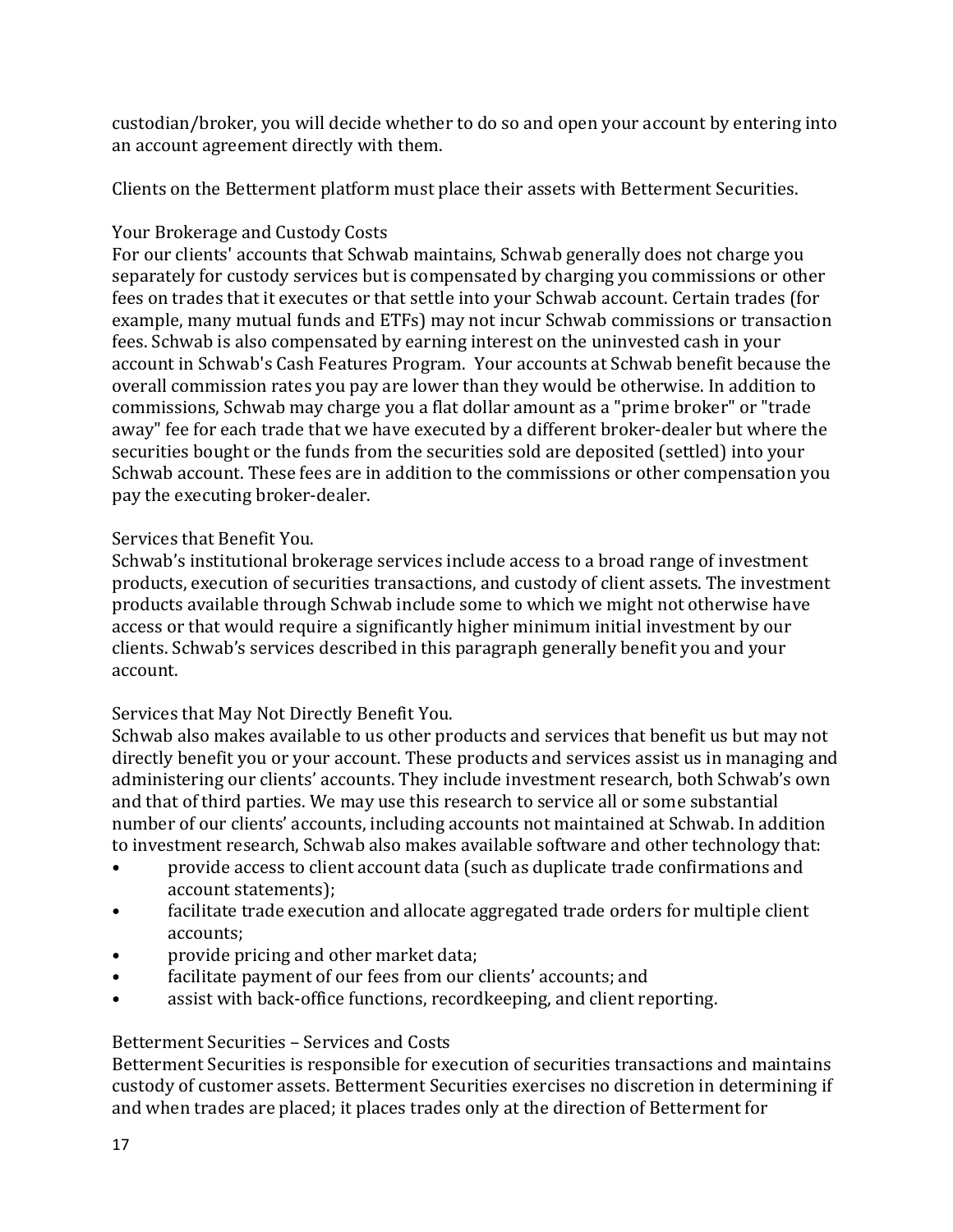Advisors/WN. Clients should understand that the appointment of Betterment Securities as the broker for their accounts held at Betterment may result in their receiving less favorable trade executions than may be available through the use of broker-dealers that are not affiliated with Betterment. If Clients do not wish to place assets with or execute trades through Betterment Securities, then Betterment/WN cannot manage your Client accounts on the Betterment for Advisors platform.

# <span id="page-17-0"></span>**Item 13 – Review of Accounts**

WN will monitor client accounts on a periodic basis and conduct account reviews regularly. Reviews are designed to ensure the advisory services provided to the client and the asset allocation are consistent with investment needs and objectives. Reviews may be conducted based on various circumstances, including, but not limited to:

- Contributions and Withdrawals
- Tax Planning
- Market moving events
- Security specific events
- Updates to alternative investments
- Changes in client risk/return objectives

WN may provide client with additional reports in conjunction with account reviews. If a report is provided, it will contain relevant account and/or market-related information such as inventory of account holdings and account performance.

Alternative investments often receive an updated price on a monthly basis. Such changes in value are mailed from the current custodian of the funds to the client as described in the private placement memorandum provided prior to the sale of the security. Any funds held in a brokerage account through one of our custodians will generate a monthly or quarterly statement delivered to the client via email or their address of record depending on their account preferences.

WN does use a data aggregation system to provide a combined view of all accounts currently held but discloses that although we make every effort to ensure the data is correct, we suggest the client refer to the product sponsor's statement for the most accurate value.

# <span id="page-17-1"></span>**Item 14 – Client Referrals and Other Compensation**

WN has entered into an agreement to pay referral fees to Andina Capital Management, LLC in which they earn 25% of the investment advisory fee received by WN. Prior to entering into any agreement with a client through these referral agreements, WN will determine if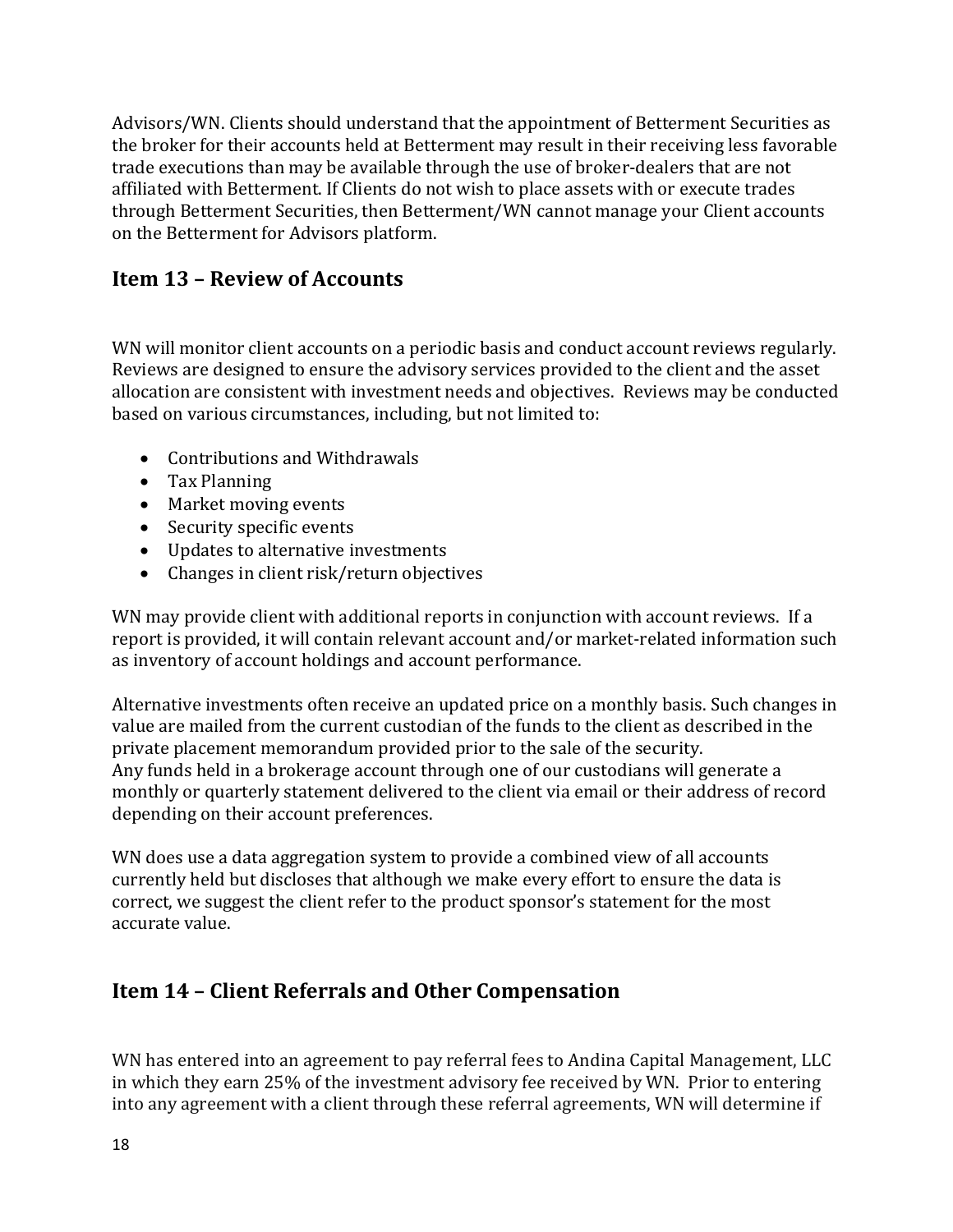the solicitor has provided the client with a written disclosure document stating that the solicitor is being compensated for referring WN and the terms of the compensation agreement.

WN has a Sub-Advisory relationship with Betterment for Advisors. Betterment for Advisors is a digital wealth management platform generally serving independent investment advisory firms. Betterment LLC ("Betterment"), a registered investment advisor, serves as sub-advisor to WN clients ("Clients"). MTG LLC, dba Betterment Securities ("Betterment Securities"), a registered broker-dealer and member of FINRA and the SIPC, serves as broker-dealer and custodian. WN also receive a non-economic benefit from Betterment in the form of the support products and services..

#### Brokerage Compensation

WN does not have any advisory representatives actively registered in a brokerage capacity.

#### Insurance Compensation

Some of our advisory representatives are also registered as independent insurance agents with various insurance carriers and listed as agents of WN Insurance Group LLC. The insurance agents receive fees and commissions from the sale of insurance products. To the extent insurance products are purchased thorough our advisory professionals by advisory clients, the advisory professional(s) will be paid a commission by the insurance company who issues the policy. This creates a conflict of interest as there is an incentive for them to recommend insurance products based on the compensation received, rather than on your needs. Notwithstanding such conflict of interest, we address our fiduciary duty by utilizing insurance products only where it is the best interest of clients, and after consultation with the client.

# <span id="page-18-0"></span>**Item 15 – Custody**

WN does not have physical custody of any client funds or securities, however we do have constructive custody where the client has instructed us in writing to deduct fees from the client account. Clients will receive at least quarterly statements from the custodian, bank or other qualified custodian that holds and maintains client's investment assets. WN does not hold or maintain custody of client funds. Checks received which are made payable to the respective custodian are promptly forwarded to the account custodian (e.g. Charles Schwab and Company Inc., Interactive Brokers, Millennium Trust Company, American Funds or another direct sponsor).

WN also prepares an aggregate account report in an effort to provide a clear view of all client accounts in one document. This report is for illustration purposes only and should not be deemed accurate. Values may be estimations and may not be audited. Performance figures are purely historical and are net of investment advisory fees. We believe the information contained in this report to be reliable, however, the accuracy and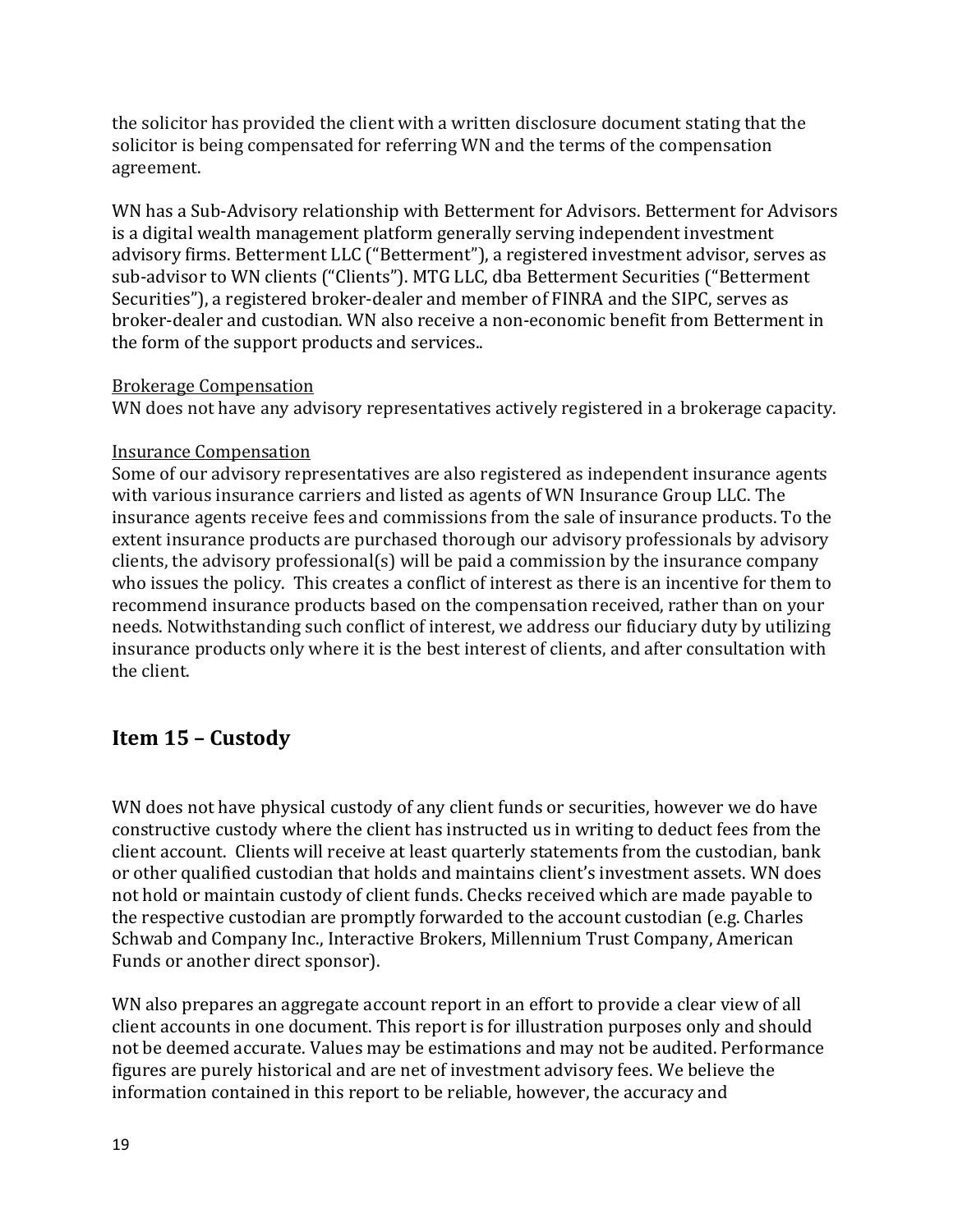completeness of the information is not guaranteed. In the event of any discrepancy the sponsor's valuation shall prevail. Performance data quoted represents past performance and does not guarantee future results. The return and principal of an investment will fluctuate and when redeemed, it may be worth more or less than original cost. Investments are not insured or guaranteed by the Federal Deposit Insurance Corporation or any other government agency.

Investments such as alternative investments (e.g., partnerships, limited liability companies, and real estate investment trusts which are not listed on any exchange), commodity pools, private equity, private debt and hedge funds are generally illiquid investments and their current values may be different from the purchase price. Unless otherwise indicated, the values shown in this statement for such investments have been provided by the management, administrator or sponsor of each program or a third- party vendor and represent their estimate of the value of the investor's participation in the program. Therefore, the estimated values shown herein may not necessarily reflect actual market values or be realized upon liquidation. If an estimated value is not provided, valuation information is not available and the initial investment amount can be provided, however the holding will be excluded from the performance calculation.

Clients receive periodic emails from Betterment with information about their accounts as well as links to account statements.

We urge you to review any reports/statements and compare such official custodial records to the account statements that we may provide to you.

# <span id="page-19-0"></span>**Item 16 – Investment Discretion**

WN primarily provides advisory services on a discretionary basis. As such, prior to engaging WN to provide any investment management services, the client will be required to enter into a formal Investment Advisory Agreement with WN setting forth the terms and conditions under which WN shall manage client assets, including discretionary authorization.

For Clients on the Betterment platform, Betterment uses algorithms to advise clients and manage their accounts. These algorithms are developed, overseen, and monitored by Betterment's investment advisory personnel. Each portfolio is associated with a target allocation of investment types and/or asset classes but WN can modify Betterment's initial allocation recommendations. In the absence of a contrary direction, Betterment periodically rebalances client portfolios so that in the face of fluctuating market prices each Client's portfolio remains within a range of the target allocation.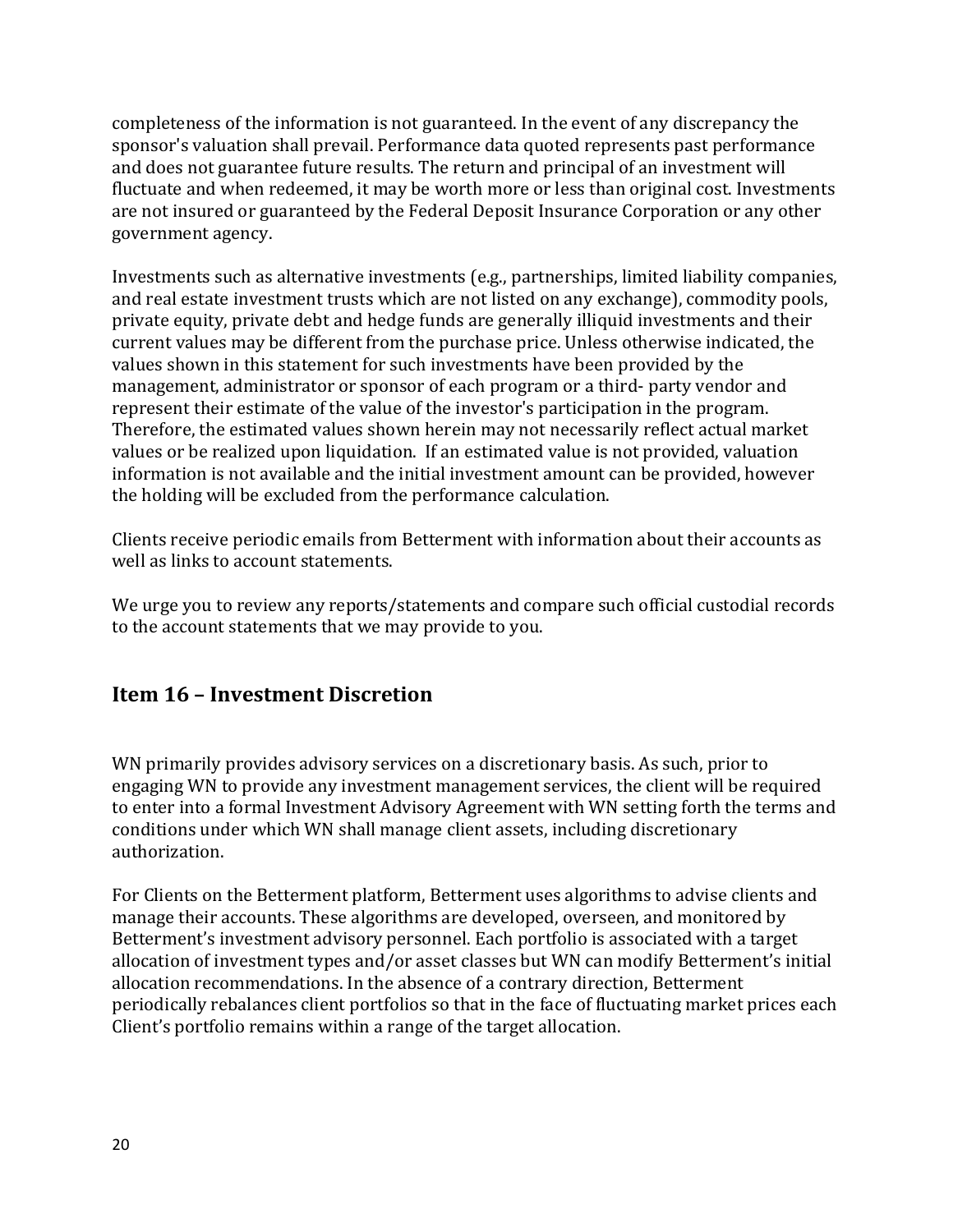# <span id="page-20-0"></span>**Item 17 – Voting Client Securities (i.e., Proxy Voting)**

WN has responsibility for voting proxies for portfolio securities consistent with the best economic interests of the clients. Our firm maintains written policies and procedures as to the handling, research, voting and reporting of proxy voting and makes appropriate disclosures about our firm's proxy voting policies and practices. Our policy and practice includes the responsibility to monitor corporate actions, receive and vote client proxies and disclose any conflicts of interest as well as making information available to clients about the voting of proxies for their portfolio securities and maintaining relevant and required records.

#### Background

Proxy Voting is an important right of shareholders and reasonable care and diligence must be undertaken to ensure that such rights are properly and timely exercised. Investment advisers registered with the SEC, and which exercise voting authority with respect to client securities, are required by Rule 206(4)-6 of the Advisers Act and similar state statutes and rules to:

- Adopt and implement written policies and procedures that are reasonably designed to ensure that client securities are voted in the best interests of clients, which must include how an adviser addresses material conflicts that may arise between an adviser's interests and those of its clients
- Disclose to clients how they may obtain information from the WN with respect to the voting proxies for their securities;
- Describe to clients a summary of its proxy voting policies and procedures, and upon request, furnish a copy to its clients
- Maintain certain records relating to the WN's proxy voting activities when the adviser does have voting authority.

#### Responsibility

The CCO, or a designated person, has the responsibility for the implementation and monitoring of our proxy voting policy, practices, disclosures and recordkeeping, including outlining our voting guidelines in our procedures.

#### Procedure

WN has adopted procedures to implement our policy and conduct reviews to monitor and insure it is observed, implemented properly and amended or updated. WN's voting procedures are:

- All employees will forward any proxy materials received on behalf of clients to the CCO;
- The Proxy Manager will determine which client accounts hold the security to which the proxy relates;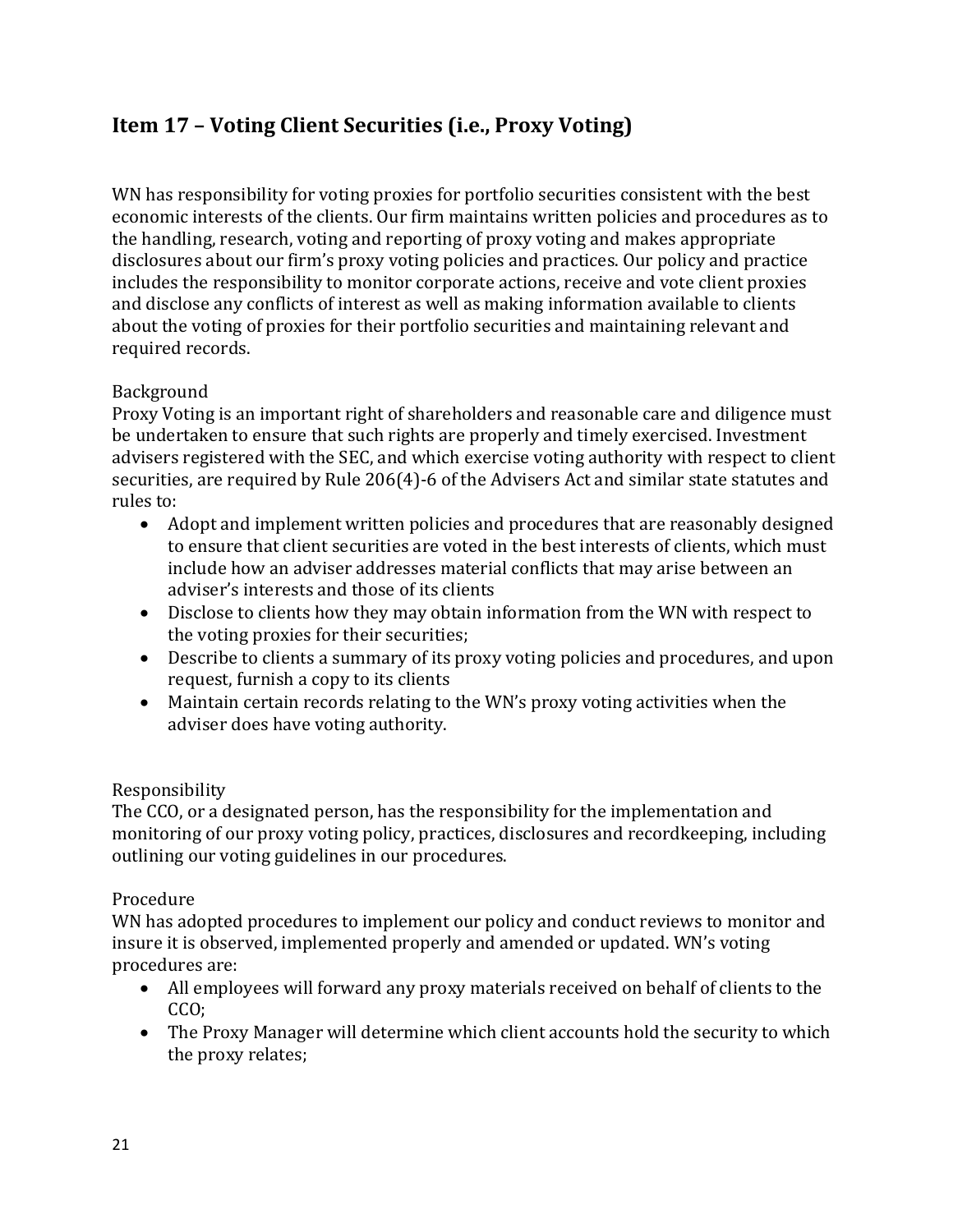• Absent material conflicts, the Proxy Manager will determine how Wealth Navigation should vote the proxy in accordance with applicable voting guidelines, complete the proxy and vote the proxy in a timely and appropriate manner.

#### Disclosure

WN has disclosed here the information summarizing this proxy voting policy and procedure, including a statement that clients may request information on how WN voted a client's proxies, and that clients may request a copy of these policies and procedures. The Proxy Manager will also send a copy of this summary to all existing clients who have previously received WN's Disclosure Document; or the Proxy Manager may send each client the amended Disclosure Document. Either mailing shall highlight the inclusion of information regarding proxy voting.

All client requests for information regarding proxy votes, or policies or procedures, received by any employee should be forwarded to the Proxy Manager. In response to any request, the Proxy Manager will prepare a written response to the client with the information requested, and as applicable will include the name of the issuer, the proposal voted upon, and how WN voted the client's proxy with respect to each proposal.

#### Voting Guidelines

In the absence of specific voting guidelines from the client, WN will vote proxies in the best interests of each particular client. WN's policy is to vote all proxies from a specific issuer the same way for each client absent qualifying restrictions from a client. Clients are permitted to place reasonable restrictions, in writing, on WN's voting authority in the same manner that they may place such restrictions on the actual selection of account securities.

WN will generally vote in favor of routine corporate housekeeping proposals such as the election of directors and selections of auditors absent conflicts of interest raised by an auditor's non-audit service. WN will generally vote against proposals that cause board members to become entrenched or cause unequal voting rights. In reviewing proposals, WN will further consider the opinion of management and the effect on management, and the effect on shareholder value and the issuer's business practices.

#### Conflicts of Interest

WN will identify any conflicts that exist between the interests of the adviser and the client by reviewing the relationship of WN with the issuer of each security to determine if WN or any of its employees has any financial, business or personal relationship with the issuer. If a material conflict of interest exists, the Proxy Manager will determine whether it is appropriate to disclose the conflict to the affected clients, to give the clients an opportunity to vote the proxies themselves, or to address the voting issue through other objective means such as voting in a manner consistent with a predetermined voting policy or receiving an independent third-party voting recommendation. WN will maintain a record of the voting resolution of any conflict of interest.

#### Recordkeeping